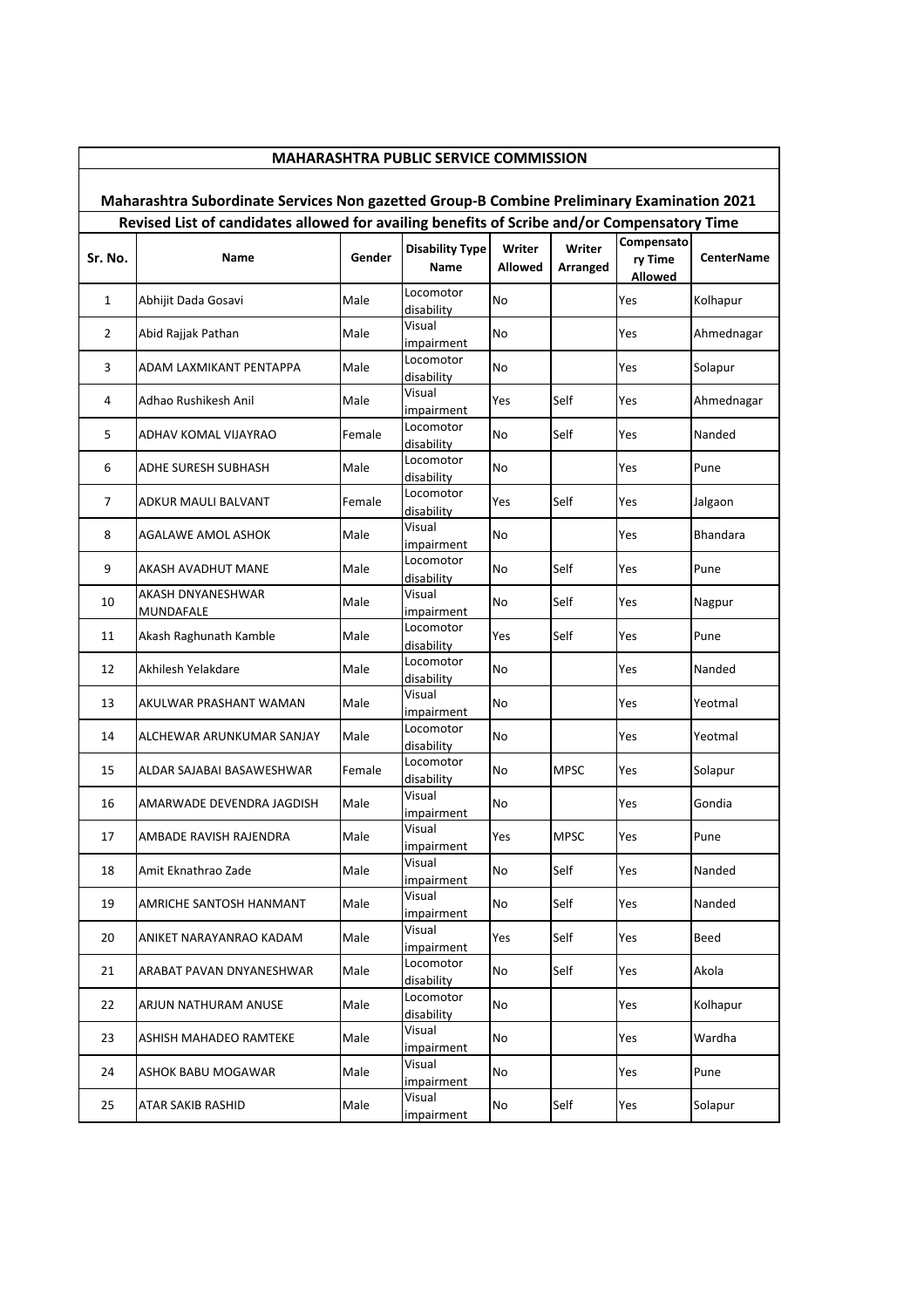| 26 | ATRAM KISHORKUMAR WAMAN            | Male   | Locomotor<br>disability | Yes | Self | Yes | Chandrapur          |
|----|------------------------------------|--------|-------------------------|-----|------|-----|---------------------|
| 27 | AWAGHADE ROHIT VILAS               | Male   | Locomotor<br>disability | No  |      | Yes | Satara              |
| 28 | <b>BACHCHHAV GANESH PANDIT</b>     | Male   | Locomotor<br>disability | No  |      | Yes | Jalgaon             |
| 29 | <b>BACHHAV RAKESH PANDIT</b>       | Male   | Locomotor<br>disability | No  |      | Yes | Mumbai<br>(Western) |
| 30 | <b>BADE GAHININATH CHHABAJI</b>    | Male   | Visual<br>impairment    | Yes | Self | Yes | Ahmednagar          |
| 31 | <b>BADE PRAVIN BABURAO</b>         | Male   | Visual<br>impairment    | No  |      | Yes | Latur               |
| 32 | <b>BAGUL SWAPNIL CHUNILAL</b>      | Male   | Locomotor<br>disability | Yes | Self | Yes | Jalgaon             |
| 33 | BAHIR CHANDRASHEN BAHUSAHEB        | Male   | Visual<br>impairment    | Yes | Self | Yes | Beed                |
| 34 | BAHIWAL HARISHCHANDRA<br>SAKHARAM  | Male   | Locomotor<br>disability | Yes | Self | Yes | Jalna               |
| 35 | Bakkawad Shivprasad Gangaprasad    | Male   | Visual<br>impairment    | Yes | Self | Yes | Nanded              |
| 36 | Bandgar Ajit Rajaram               | Male   | Locomotor<br>disability | No  |      | Yes | Sangli              |
| 37 | <b>BANDGAR PRASHANT BRAMHADEV</b>  | Male   | Visual<br>impairment    | No  | Self | Yes | Solapur             |
| 38 | <b>BANGAR JYOTI RAMKISHAN</b>      | Female | Locomotor<br>disability | No  |      | Yes | Pune                |
| 39 | <b>BANKAR ABHIJIT RAOSAHEB</b>     | Male   | Locomotor<br>disability | No  | Self | Yes | Ahmednagar          |
| 40 | <b>BANSODE SANTOSH CHANDRAKANT</b> | Male   | Visual<br>impairment    | Yes | Self | Yes | Satara              |
| 41 | BARANGULE JIVAN DNYANESHWAR        | Male   | Locomotor<br>disability | No  |      | Yes | Osmanabad           |
| 42 | <b>BARBADE PRIYANKA PRALHAD</b>    | Female | Locomotor<br>disability | No  |      | Yes | Pune                |
| 43 | BARGAJE PRIYANKA BALASAHEB         | Female | Visual<br>impairment    | Yes | Self | Yes | Ahmednagar          |
| 44 | BAROLE SANJAY DNYANOBA             | Male   | Visual<br>impairment    | No  |      | Yes | Latur               |
| 45 | BAVASKAR NEHA RAJESH               | Female | Locomotor<br>disability | No  | Self | Yes | Pune                |
| 46 | BENAKE AVINASH JANABA              | Male   | Locomotor<br>disability | No  |      | Yes | Kolhapur            |
| 47 | BHADANE HARSHAD NANABHAU           | Male   | Visual<br>impairment    | Yes | Self | Yes | Dhule               |
| 48 | BHADEKAR ROHIT SHANTARAM           | Male   | Visual<br>impairment    | No  |      | Yes | Nasik               |
| 49 | BHAGAWAN SHRIRAM MORALE            | Male   | Visual<br>impairment    | Yes | Self | Yes | Pune                |
| 50 | <b>BHAGYASHRI SUDHAKAR PATIL</b>   | Female | Locomotor<br>disability | Yes | Self | Yes | Dhule               |
| 51 | BHAJANE VINOD SOPAN                | Male   | Visual<br>impairment    | No  | Self | Yes | Amravati            |
| 52 | <b>BHAPKAR AKSHAY VILAS</b>        | Male   | Locomotor<br>disability | No  |      | Yes | Pune                |
| 53 | BHAPKAR SAURABH DNYANDEO           | Male   | Locomotor<br>disability | No  | Self | Yes | Pune                |
| 54 | BHATALE RUTUJA RAGHUNATH           | Female | Locomotor<br>disability | No  |      | Yes | Kolhapur            |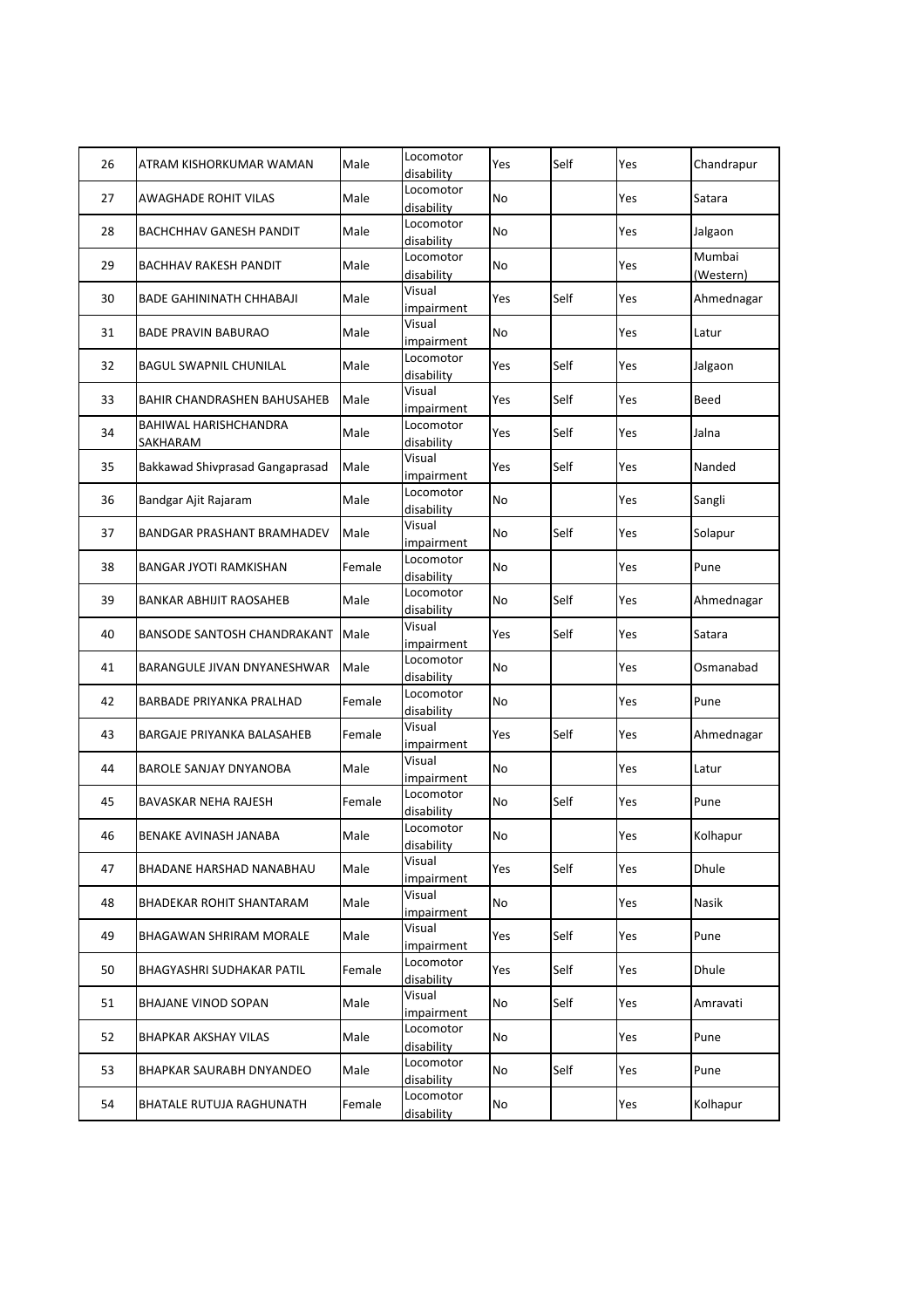| 55 | <b>BHIMTE PRAVIN SUBHASH</b>      | Male   | Locomotor<br>disability | No        |      | Yes | Gondia              |
|----|-----------------------------------|--------|-------------------------|-----------|------|-----|---------------------|
| 56 | <b>BHISE PUNDLIK SHESHERAO</b>    | Male   | Locomotor<br>disability | No        | Self | Yes | Nanded              |
| 57 | <b>BHIVATE GAJANAN DEVIDAS</b>    | Male   | Locomotor<br>disability | No        |      | Yes | Jalgaon             |
| 58 | <b>BHOSALE NILESH BALASAHEB</b>   | Male   | Visual<br>impairment    | Yes       | Self | Yes | Latur               |
| 59 | <b>BHOSALE ROHIDAS DATTATRAYA</b> | Male   | Locomotor<br>disability | <b>No</b> |      | Yes | Ahmednagar          |
| 60 | <b>BHOSALE SHAHAJI KERAPPA</b>    | Male   | Locomotor<br>disability | No        | Self | Yes | Sangli              |
| 61 | <b>BHOYE ROHIDAS VINAYAK</b>      | Male   | Visual<br>impairment    | No        | Self | Yes | Nasik               |
| 62 | Bidgar Navnath Sukhdeo            | Male   | Locomotor<br>disability | Yes       | Self | Yes | Mumbai<br>(Western) |
| 63 | BIRAJDAR SHRISHAIL BASAPPA        | Male   | Visual<br>impairment    | Yes       | Self | Yes | Solapur             |
| 64 | BODAMWAD MAHAJAN BALAJI           | Male   | Locomotor<br>disability | No        |      | Yes | Jalgaon             |
| 65 | <b>BODKE RUSHIKESH VINOD</b>      | Male   | Locomotor<br>disability | Yes       | Self | Yes | Pune                |
| 66 | <b>BOKE GAURAV VITTHAL</b>        | Male   | Locomotor<br>disability | No        | Self | Yes | Jalgaon             |
| 67 | <b>BORDE SATISH RAMESH</b>        | Male   | Visual<br>impairment    | Yes       | Self | Yes | Satara              |
| 68 | <b>BORSE SHRUTI VYANKAT</b>       | Female | Locomotor<br>disability | Yes       | Self | Yes | Jalgaon             |
| 69 | <b>BUKKE ATUL SHIVRAJ</b>         | Male   | Locomotor<br>disability | No        |      | Yes | Pune                |
| 70 | CHAKANE RUSHIKESH RAMDAS          | Male   | Locomotor<br>disability | No        |      | Yes | Ahmednagar          |
| 71 | CHANDURE SANDIP PRADHANI          | Male   | Visual<br>impairment    | Yes       | Self | Yes | Sangli              |
| 72 | CHANGAN DNYANESHWAR<br>SHANKAR    | Male   | Visual<br>impairment    | No        |      | Yes | Pune                |
| 73 | CHAUDHARI PANKAJ LAXMAN           | Male   | Visual<br>impairment    | No        |      | Yes | Dhule               |
| 74 | CHAUDHARI ROHAN RAVINDRA          | Male   | Locomotor<br>disability | No        |      | Yes | Satara              |
| 75 | CHAUDHARI SHASHIKANT DILIP        | Male   | Locomotor<br>disability | No        |      | Yes | Jalgaon             |
| 76 | Chavan Atish Vaman                | Male   | Visual<br>impairment    | No        |      | Yes | Navi Mumbai         |
| 77 | CHAVAN MAHESHWAR<br>RAMCHANDRA    | Male   | Locomotor<br>disability | No        |      | Yes | Kudal               |
| 78 | CHAVAN PRAKASH LALU               | Male   | Locomotor<br>disability | No        |      | Yes | Pune                |
| 79 | CHAVAN USHA BANSI                 | Female | Visual<br>impairment    | Yes       | Self | Yes | Beed                |
| 80 | Chawhan Nidhi Vijay               | Female | Visual<br>impairment    | Yes       | Self | Yes | Nagpur              |
| 81 | CHHAJED BHUSHAN MANSUKHLAL        | Male   | Visual<br>impairment    | Yes       | Self | Yes | Mumbai<br>(Western) |
| 82 | Chhaya Kisanrao Kshirsagar        | Female | Locomotor<br>disability | Yes       | Self | Yes | Nasik               |
| 83 | CHINCHOLE RAJU SHAMRAO            | Male   | Locomotor<br>disability | No        |      | Yes | Buldhana            |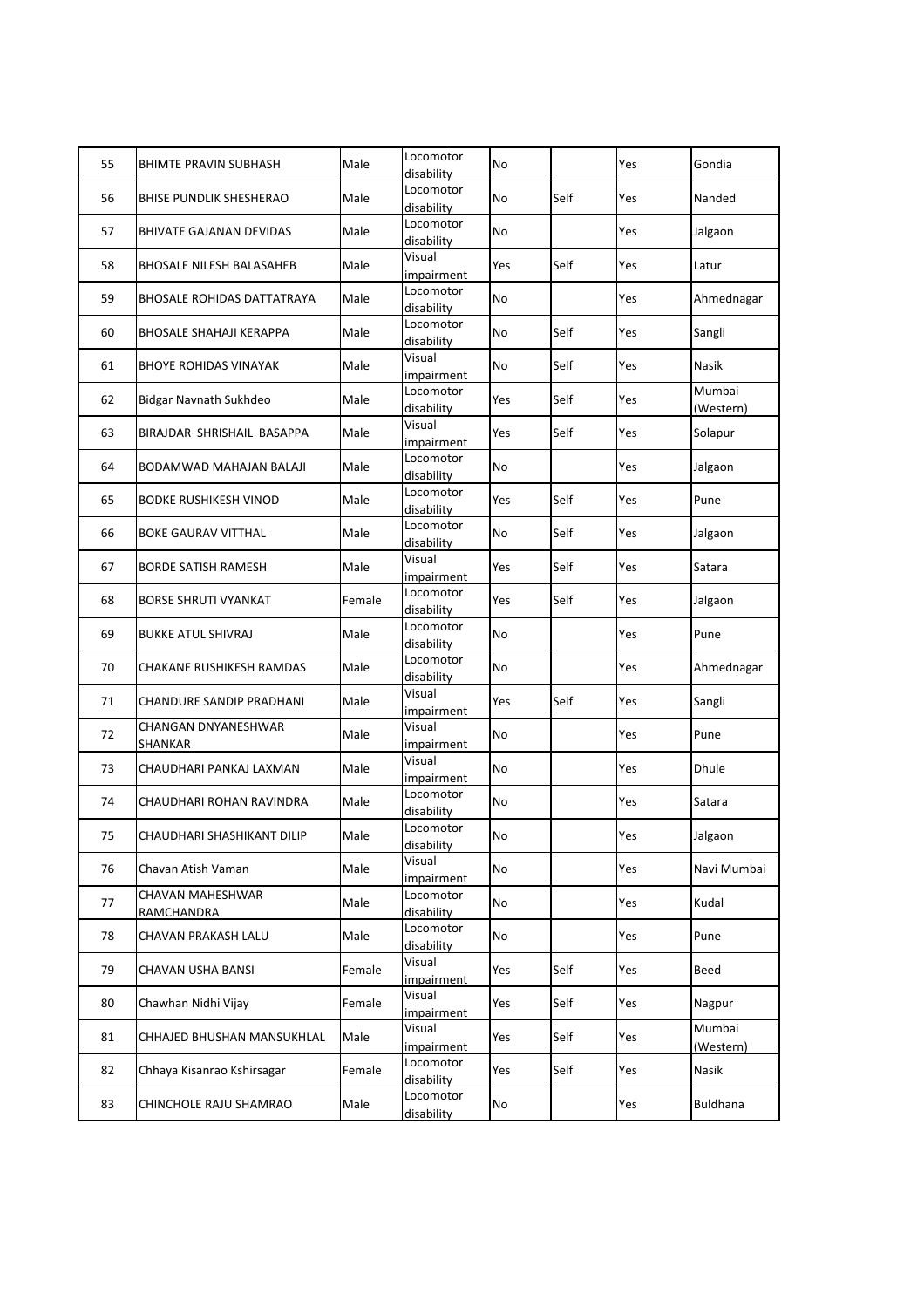| 84  | CHITRAK RAJSHREE BHAGWAN          | Female | Visual<br>impairment            | <b>No</b> |             | Yes | Aurangabad          |
|-----|-----------------------------------|--------|---------------------------------|-----------|-------------|-----|---------------------|
| 85  | CHOLE BALAJI SANJAY               | Male   | Visual<br>impairment            | No        |             | Yes | Nanded              |
| 86  | <b>CHOLE SANDEEP VISHWNATH</b>    | Male   | Visual<br>impairment            | <b>No</b> |             | Yes | Latur               |
| 87  | CHOLE UDHAV PARSHURAM             | Male   | Visual<br>impairment            | No        | Self        | Yes | Ahmednagar          |
| 88  | CHOPADE ASHVINI VILAS             | Female | Locomotor<br>disability         | No        |             | Yes | Akola               |
| 89  | <b>CHORE PRATIK BHIMRAO</b>       | Male   | Locomotor<br>disability         | No        |             | Yes | Akola               |
| 90  | CHOUGALE DIPAK RAGHUNATH          | Male   | Locomotor<br>disability         | No        | Self        | Yes | Kolhapur            |
| 91  | CHOUGULE RAHUL JAGANNATH          | Male   | Visual<br>impairment            | Yes       | Self        | Yes | Sangli              |
| 92  | CHOUGULE VIDYA KISAN              | Female | Hearing<br>impairment           | No        | Self        | Yes | Sangli              |
| 93  | DAGADE AKSHAY HEMANT              | Male   | Locomotor<br>disability         | No        |             | Yes | Satara              |
| 94  | DAGWAR MOHINI SUDHAKAR            | Female | Locomotor<br>disability         | No        | Self        | Yes | Yeotmal             |
| 95  | DAHIPHALE ISHWAR HANUMAN          | Male   | Visual<br>impairment            | Yes       | Self        | Yes | Jalgaon             |
| 96  | DAHIPHALE KALPANA BABRUVAHAN      | Female | Locomotor<br>disability         | Yes       | Self        | Yes | Ahmednagar          |
| 97  | DAL DASHARATH SURYABHAN           | Male   | Locomotor<br>disability         | No        | Self        | Yes | Chandrapur          |
| 98  | DALAL KIMAYA SUDHIR               | Female | Locomotor<br>disability         | No        |             | Yes | Pune                |
| 99  | Darade Krushna Subhash            | Male   | Visual<br>impairment            | No        |             | Yes | Ahmednagar          |
| 100 | DARADE PRDIP MADHAVRAO            | Male   | Visual<br>impairment            | Yes       | Self        | Yes | Ahmednagar          |
| 101 | DAREKAR AKASHADA PRAKASH          | Female | Locomotor<br>disability         | <b>No</b> |             | Yes | Pune                |
| 102 | DARKUNDE ARJUN DASHARATH          | Male   | Multiple<br><b>Disabilities</b> | No        | Self        | Yes | Ahmednagar          |
| 103 | DEEPAK ARVIND PATIL               | Male   | Locomotor<br>disability         | No        |             | Yes | Mumbai<br>(Western) |
| 104 | DEORE YOGESH ANIL                 | Male   | Visual<br>impairment            | No        |             | Yes | Nanded              |
| 105 | DESALE KAVITA RAVINDRA            | Female | Multiple<br><b>Disabilities</b> | Yes       | Self        | Yes | Jalgaon             |
| 106 | DESHMANE GAURISHANKAR<br>RAJKUMAR | Male   | Visual<br>impairment            | Yes       | <b>MPSC</b> | Yes | Pune                |
| 107 | DESHMUK LAXMIKANT MADHUKAR        | Male   | Visual<br>impairment            | No        |             | Yes | Thane               |
| 108 | DESHMUKH AKHILESH GAJANAN         | Male   | Locomotor<br>disability         | No        |             | Yes | Buldhana            |
| 109 | DESHMUKH AKSHAY ANANDRAO          | Male   | Locomotor<br>disability         | No        |             | Yes | Amravati            |
| 110 | DESHMUKH RAHUL SADANAND           | Male   | Locomotor<br>disability         | No        |             | Yes | Buldhana            |
| 111 | DESHMUKH SAYALI SATISH            | Female | Locomotor<br>disability         | No        |             | Yes | Buldhana            |
| 112 | DESHMUKH SHAILESH RAMRAO          | Male   | Visual<br>impairment            | No        | Self        | Yes | Buldhana            |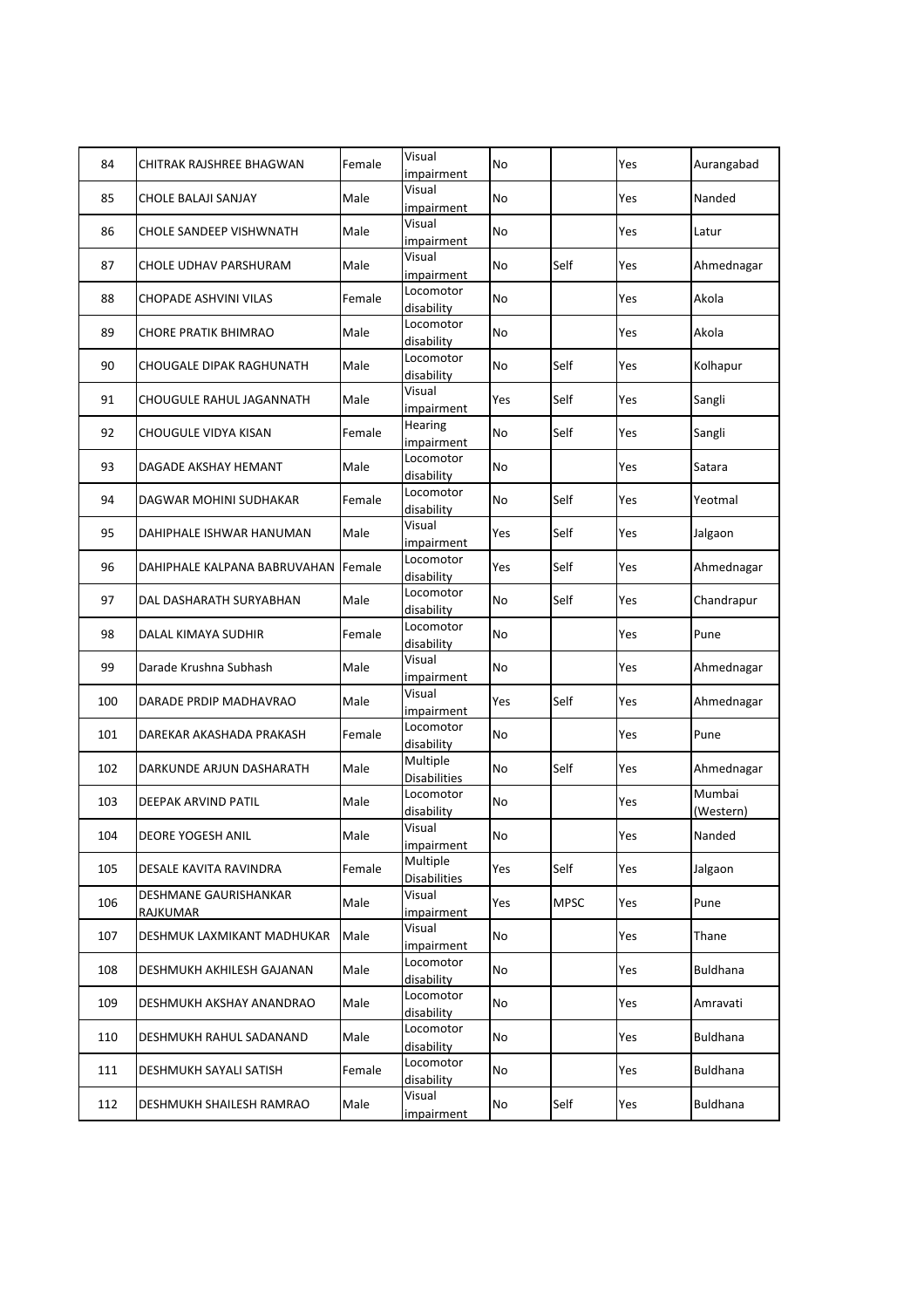| 113 | DESHMUKH SHUBHANGI DILIP         | Female | Visual<br>impairment            | No  | Self | Yes | Amravati    |
|-----|----------------------------------|--------|---------------------------------|-----|------|-----|-------------|
| 114 | DETHE VISHAL SAHEBRAO            | Male   | Locomotor<br>disability         | No  | Self | Yes | Ahmednagar  |
| 115 | DHAKNE PANDURANG RAMNATH         | Male   | Visual<br>impairment            | No  |      | Yes | Ahmednagar  |
| 116 | DHANAVADE AMIT APPAJI            | Male   | Visual<br>impairment            | Yes | Self | Yes | Sangli      |
| 117 | DHANJODE KIRTI DNYANESHWAR       | Female | Visual<br>impairment            | Yes | Self | Yes | Nagpur      |
| 118 | DHAWALE ANIL GAMPU               | Male   | Locomotor<br>disability         | No  |      | Yes | Latur       |
| 119 | DHERE VISHAL ASHOK               | Male   | Multiple<br><b>Disabilities</b> | Yes | Self | Yes | Pune        |
| 120 | DIDWAL SAMADHAN JALINDAR         | Male   | Locomotor<br>disability         | No  | Self | Yes | Pune        |
| 121 | DIGAMBAR VISHNU PATIL            | Male   | Visual<br>impairment            | No  | Self | Yes | Navi Mumbai |
| 122 | Dike Krushna Ramnath             | Male   | Visual<br>impairment            | Yes | Self | Yes | Ahmednagar  |
| 123 | DIVEKAR AMOL LAXMAN              | Male   | Locomotor<br>disability         | No  | Self | Yes | Pune        |
| 124 | DIVEKAR SATISH BALASAHEB         | Male   | Visual<br>impairment            | Yes | Self | Yes | Ahmednagar  |
| 125 | DONGARE KAVITA BALKRISHNA        | Female | Visual<br>impairment            | No  | Self | Yes | Nasik       |
| 126 | DONGARE PRATIKSHA BALKRUSHNA     | Female | Visual<br>impairment            | No  |      | Yes | Nasik       |
| 127 | DUCHAL DHANSHRI HANUMANT         | Female | Multiple<br><b>Disabilities</b> | Yes | Self | Yes | Pune        |
| 128 | <b>DUKARE BABITA RAMDAS</b>      | Female | Visual<br>impairment            | Yes | Self | Yes | Amravati    |
| 129 | DUKRE GAJANAN VILAS              | Male   | Locomotor<br>disability         | No  |      | Yes | Aurangabad  |
| 130 | DUPARE AKSHAY DHARMPAL           | Male   | Locomotor<br>disability         | No  |      | Yes | Nagpur      |
| 131 | FANASE SONYABAPU RAGHUNATH       | Male   | Locomotor<br>disability         | Yes | Self | Yes | Ahmednagar  |
| 132 | <b>GADE UTTRESHWAR JAGANNATH</b> | Male   | Visual<br>impairment            | Yes | Self | Yes | Beed        |
| 133 | <b>GADHAVE ATUL ANANDA</b>       | Male   | Multiple<br><b>Disabilities</b> | No  | Self | Yes | Ahmednagar  |
| 134 | GADHAVE PRANAYRAJ SATISH         | Male   | Locomotor<br>disability         | No  |      | Yes | Osmanabad   |
| 135 | <b>GADHAVE SATISH RAMESH</b>     | Male   | Locomotor<br>disability         | Yes | Self | Yes | Jalna       |
| 136 | GADHAVE VINOD GAJANAN            | Male   | Locomotor<br>disability         | No  |      | Yes | Pune        |
| 137 | <b>GAIKWAD MAYUR KISHOR</b>      | Male   | Visual<br>impairment            | No  |      | Yes | Washim      |
| 138 | GAIKWAD RAHUL NARENDRA           | Male   | Visual<br>impairment            | No  |      | Yes | Buldhana    |
| 139 | GAIKWAD SANKET ARUN              | Male   | Locomotor<br>disability         | No  |      | Yes | Nasik       |
| 140 | gaikwad vijayarani babaso        | Female | Visual<br>impairment            | Yes | Self | Yes | Sangli      |
| 141 | GAIKWAD VISHAL KRISHNARAO        | Male   | Visual<br><i>impairment</i>     | Yes | Self | Yes | Satara      |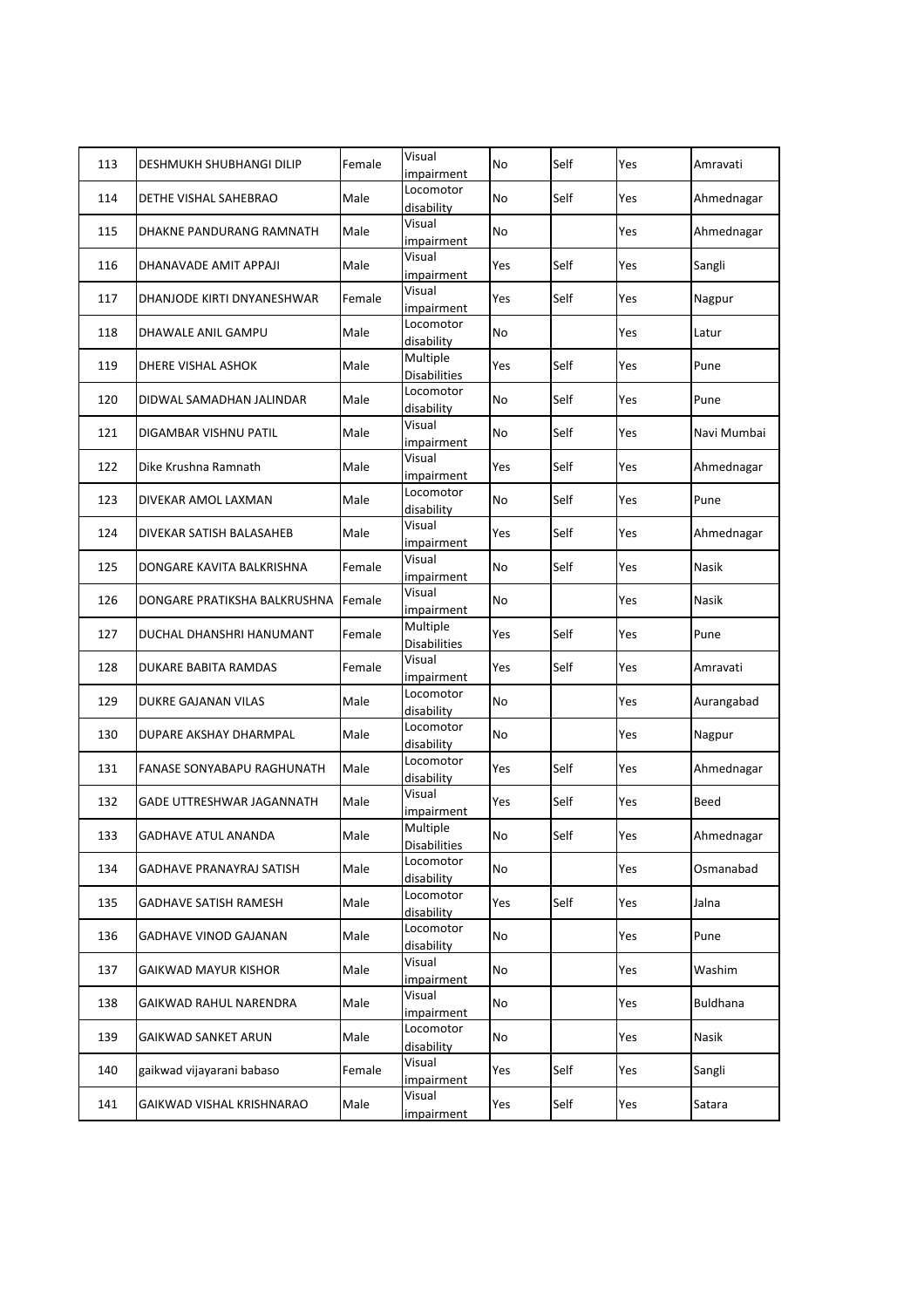| 142 | GAIKWAD VISHAL LAXMAN              | Male   | Visual<br>impairment            | No  | Self        | Yes | Pune            |
|-----|------------------------------------|--------|---------------------------------|-----|-------------|-----|-----------------|
| 143 | Gaikwad Vishal Sambhaji            | Male   | Locomotor<br>disability         | No  |             | Yes | Navi Mumbai     |
| 144 | GANESH JALINDAR GAIKWAD            | Male   | Locomotor<br>disability         | No  | Self        | Yes | Aurangabad      |
| 145 | GANESH NAMDEO SHENDE               | Male   | Locomotor<br>disability         | No  | Self        | Yes | Satara          |
| 146 | <b>GANESHE PRAJAKTA SUBHASHRAO</b> | Female | Visual<br>impairment            | Yes | Self        | Yes | Akola           |
| 147 | GARPAL CHHAYA ANNAJI               | Female | Locomotor<br>disability         | No  | Self        | Yes | Amravati        |
| 148 | <b>GAT RUSHIKESH SHANKAR</b>       | Male   | Visual<br>impairment            | No  |             | Yes | Ahmednagar      |
| 149 | GAVADE PANKAJ MOTIRAM              | Male   | Visual<br>impairment            | Yes | Self        | Yes | Kolhapur        |
| 150 | GAWADE SUSHANT SOMAJI              | Male   | Visual<br>impairment            | No  |             | Yes | Ahmednagar      |
| 151 | <b>GAWAI SURAJ MOHAN</b>           | Male   | Visual<br>impairment            | Yes | Self        | Yes | <b>Buldhana</b> |
| 152 | <b>GAWANDE MANOJ TEJARAO</b>       | Male   | Visual<br>impairment            | Yes | Self        | Yes | Akola           |
| 153 | Gebad Anuradha Sanjay              | Female | Visual<br>impairment            | Yes | Self        | Yes | Akola           |
| 154 | GHARAT POOJA GAJANAN               | Female | Visual<br>impairment            | No  | Self        | Yes | Navi Mumbai     |
| 155 | GHAVAT SHANKAR SURESH              | Male   | Visual<br>impairment            | Yes | Self        | Yes | Amravati        |
| 156 | <b>GHUGE GAJANAN PRAKASH</b>       | Male   | Visual<br>impairment            | Yes | <b>MPSC</b> | Yes | Hingoli         |
| 157 | <b>GHUGE SANJAY MADHUKAR</b>       | Male   | Locomotor<br>disability         | No  |             | Yes | Pune            |
| 158 | <b>GHULE GANESH SHIVAJI</b>        | Male   | Visual<br>impairment            | No  |             | Yes | Ahmednagar      |
| 159 | Ghule Rohan Avinash                | Male   | Visual<br>impairment            | No  |             | Yes | Ahmednagar      |
| 160 | GHUNGAL ASHISH DAYARAM             | Male   | Locomotor<br>disability         | No  |             | Yes | Pune            |
| 161 | <b>GIRI PRASHANT ASHOK</b>         | Male   | Locomotor<br>disability         | Yes | Self        | Yes | Ahmednagar      |
| 162 | <b>GIRI RAVI VASANT</b>            | Male   | Visual<br>impairment            | Yes | Self        | Yes | Beed            |
| 163 | GITTE DHANRAJ RANGNATH             | Male   | Visual<br><i>impairment</i>     | No  | Self        | Yes | Ahmednagar      |
| 164 | <b>GODAM RAHUL BHANUDAS</b>        | Male   | Visual<br>impairment            | Yes | Self        | Yes | Latur           |
| 165 | GODBOLE ROSHANKUMAR<br>MOHANLAL    | Male   | Multiple<br><b>Disabilities</b> | No  |             | Yes | Nagpur          |
| 166 | gokul ambadas bargaje              | Male   | Locomotor<br>disability         | Yes | Self        | Yes | Ahmednagar      |
| 167 | <b>GOND DAYANAND LAHU</b>          | Male   | Visual<br>impairment            | No  | Self        | Yes | Latur           |
| 168 | GONDIL AKSHAY SHANKAR              | Male   | Visual<br>impairment            | Yes | Self        | Yes | Sangli          |
| 169 | GOSAVI PRAVIN SUDAM                | Male   | Locomotor<br>disability         | No  |             | Yes | Ahmednagar      |
| 170 | GOSAVI VINAYAK MOHAN               | Male   | Visual<br>impairment            | No  |             | Yes | Pune            |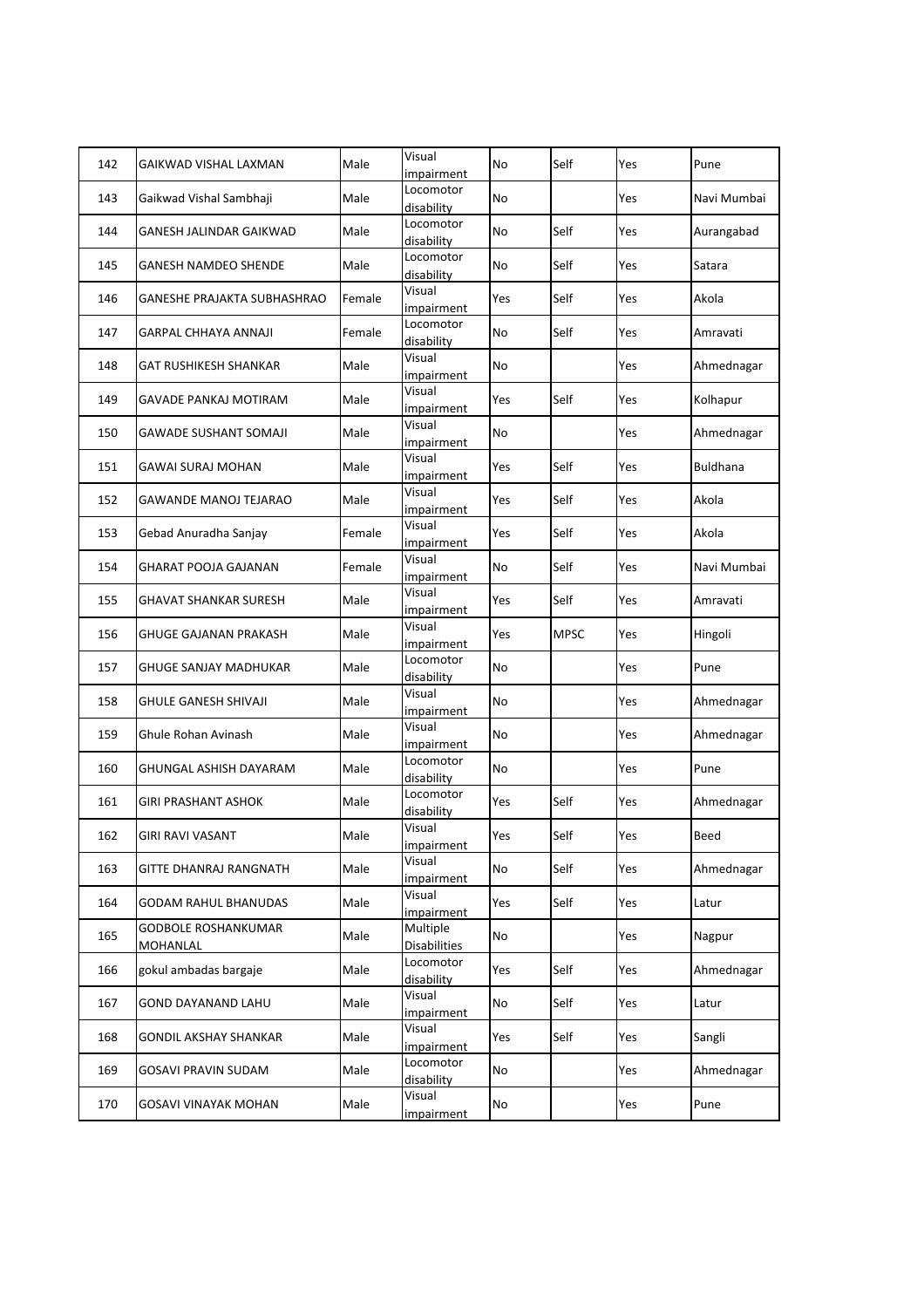| 171 | Gotpagar Reshma Aba              | Female | Visual<br>impairment    | Yes       | Self        | Yes | Mumbai<br>(Central) |
|-----|----------------------------------|--------|-------------------------|-----------|-------------|-----|---------------------|
| 172 | GULWE MEENA SAHEBRAO             | Female | Locomotor<br>disability | No        |             | Yes | Amravati            |
| 173 | Gupta Shubham Bhailal            | Male   | Visual<br>impairment    | Yes       | Self        | Yes | Mumbai<br>(Western) |
| 174 | GURME MOHINI BABURAO             | Female | Visual<br>impairment    | Yes       | <b>MPSC</b> | Yes | Latur               |
| 175 | HADE ANITA VITTHAL               | Female | Locomotor<br>disability | Yes       | Self        | Yes | <b>Buldhana</b>     |
| 176 | HAGARE SHRIHARI DILIP            | Male   | Visual<br>impairment    | Yes       | Self        | Yes | Satara              |
| 177 | HANGE MAHAVIR YAMRAJ             | Male   | Locomotor<br>disability | No        | Self        | Yes | Ahmednagar          |
| 178 | HARGODE SAURABH SANJAYKUMAR      | Male   | Visual<br>impairment    | Yes       | <b>MPSC</b> | Yes | Jalgaon             |
| 179 | HIWRALE DEVIDAS SHIVAJI          | Male   | Visual<br>impairment    | No        | Self        | Yes | Aurangabad          |
| 180 | HODAGE KANCHAN DUNDAPPA          | Female | Locomotor<br>disability | No        | Self        | Yes | Kolhapur            |
| 181 | HONARAO SWATI MAHADEV            | Female | Locomotor<br>disability | No        |             | Yes | Pune                |
| 182 | IGHARE AKSHAY TULSHIDAS          | Male   | Visual<br>impairment    | No        |             | Yes | Jalna               |
| 183 | <b>INGAVALE POOJA SANJAY</b>     | Female | Locomotor<br>disability | <b>No</b> | Self        | Yes | Jalgaon             |
| 184 | INGOLE PRIYANKA PANDITRAO        | Female | Visual<br>impairment    | No        |             | Yes | Yeotmal             |
| 185 | INGOLE SACHIN RAMESH             | Male   | Visual<br>impairment    | Yes       | <b>MPSC</b> | Yes | Chandrapur          |
| 186 | JADHAV AMOL HANUMANTRAO          | Male   | Locomotor<br>disability | No        |             | Yes | Pune                |
| 187 | JADHAV MOHAN SHALIGRAM           | Male   | Visual<br>impairment    | Yes       | Self        | Yes | Aurangabad          |
| 188 | JADHAV PRIYANKA AVINASH          | Female | Visual<br>impairment    | Yes       | Self        | Yes | Satara              |
| 189 | JADHAV SARNAIK SEEMA<br>ANANDRAO | Female | Locomotor<br>disability | No        |             | Yes | Kolhapur            |
| 190 | Jadhav Shubham Ramesh            | Male   | Locomotor<br>disability | Yes       | Self        | Yes | Satara              |
| 191 | JADHAV VAIBHAV RAMA              | Male   | Locomotor<br>disability | No        | Self        | Yes | Aurangabad          |
| 192 | JADHAV VALMIK SHANKAR            | Male   | Locomotor<br>disability | Yes       | Self        | Yes | Pune                |
| 193 | JADHAV VIDHYA SONERAO            | Female | Visual<br>impairment    | No        |             | Yes | Parbhani            |
| 194 | JADHAV VISHAKHA RAMRAO           | Female | Locomotor<br>disability | No        | Self        | Yes | Pune                |
| 195 | JADHAV VISHWJEET ASHOK           | Male   | Visual<br>impairment    | No        |             | Yes | Aurangabad          |
| 196 | Jagtap Manjiri Arvind            | Female | Locomotor<br>disability | No        | Self        | Yes | Satara              |
| 197 | JAGTAP SHRIRAM DATTATRAY         | Male   | Visual<br>impairment    | No        |             | Yes | Latur               |
| 198 | JAGTAP SUDHIR TATOBA             | Male   | Visual<br>impairment    | No        |             | Yes | Satara              |
| 199 | JAGTAP VISHAL SHALIKRAM          | Male   | Locomotor<br>disability | Yes       | Self        | Yes | Aurangabad          |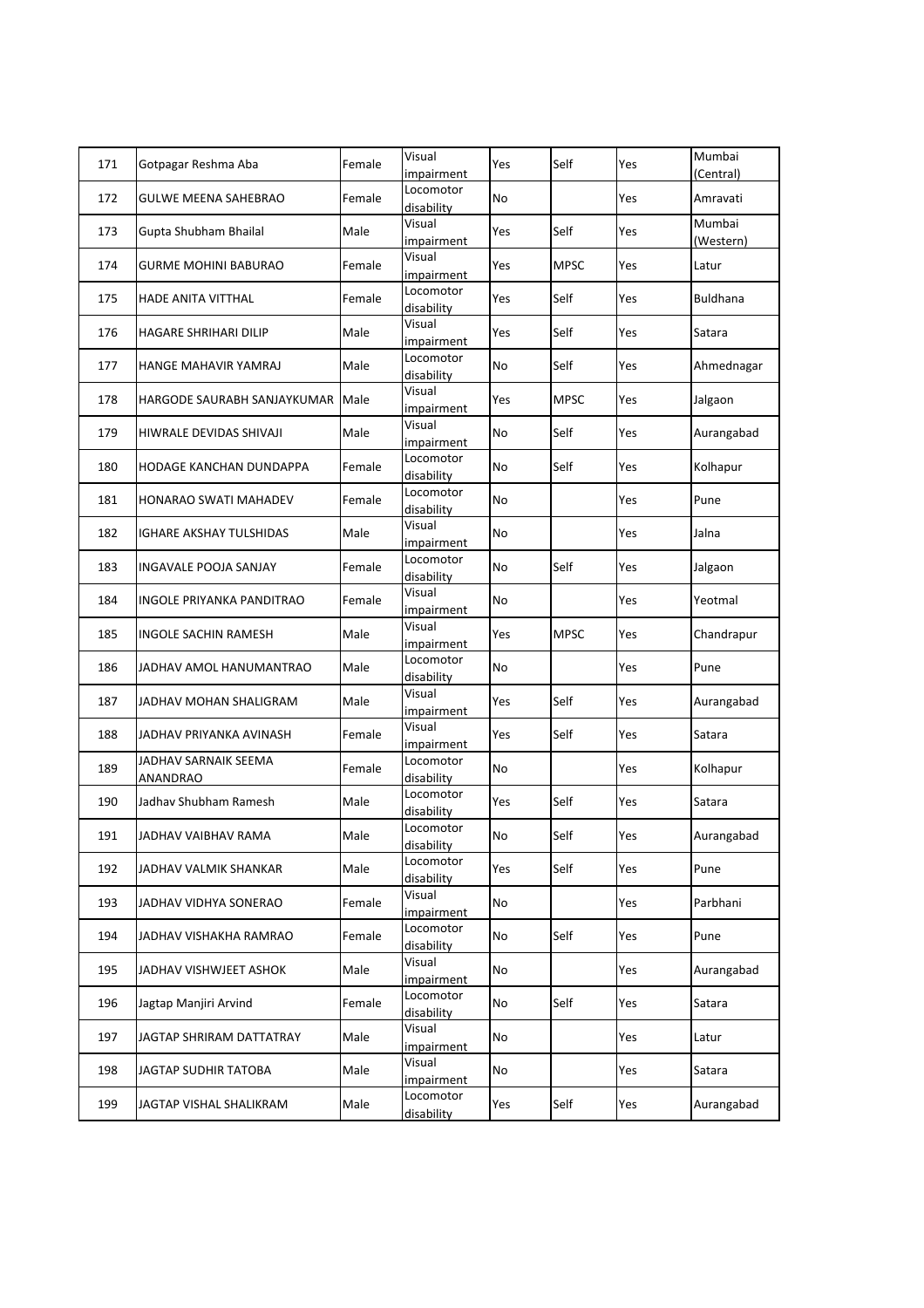| 200 | JAMADAR FARHAN IRFAN            | Male   | Locomotor<br>disability         | No  |             | Yes | Kolhapur   |
|-----|---------------------------------|--------|---------------------------------|-----|-------------|-----|------------|
| 201 | JAMADAR SHIVANAND PRAKASH       | Male   | Visual<br>impairment            | Yes | Self        | Yes | Solapur    |
| 202 | JAMALKAR RUPALI IMAM            | Female | Locomotor<br>disability         | No  | Self        | Yes | Dhule      |
| 203 | JANGAM VAIBHAV RAMCHANDRA       | Male   | Locomotor<br>disability         | Yes | Self        | Yes | Kolhapur   |
| 204 | JANGAMWAR NANDKISHOR<br>GAJANAN | Male   | Visual<br>impairment            | No  |             | Yes | Amravati   |
| 205 | JANGWAD GOVIND KESHAV           | Male   | Locomotor<br>disability         | No  | Self        | Yes | Nanded     |
| 206 | JARWAL AJAY INDAL               | Male   | Visual<br>impairment            | Yes | Self        | Yes | Aurangabad |
| 207 | Jaybhay Vishwjeet Bappasaheb    | Male   | Locomotor<br>disability         | No  |             | Yes | Osmanabad  |
| 208 | KADAM ANIKET MAHENDRA           | Male   | Locomotor<br>disability         | No  | Self        | Yes | Satara     |
| 209 | KADAM NAGESH RAVAN              | Male   | Locomotor<br>disability         | No  |             | Yes | Osmanabad  |
| 210 | KADAM PRATHAMESH RAMESH         | Male   | Visual<br>impairment            | Yes | Self        | Yes | Satara     |
| 211 | KADAM RATAN ATMARAM             | Male   | Visual<br>impairment            | No  |             | Yes | Buldhana   |
| 212 | KADAM SAYALI VIJAY              | Female | Locomotor<br>disability         | No  |             | Yes | Satara     |
| 213 | KADAM SHIVAI NANASAHEB          | Female | Visual<br>impairment            | Yes | <b>MPSC</b> | Yes | Latur      |
| 214 | KADAM SUYOG ANANDRAO            | Male   | Locomotor<br>disability         | Yes | Self        | Yes | Pune       |
| 215 | KAKADE SURAJ RAMESH             | Male   | Locomotor<br>disability         | No  | Self        | Yes | Satara     |
| 216 | KAKARWAL KAVITA CHAINSING       | Female | Visual<br>impairment            | No  |             | Yes | Pune       |
| 217 | KALE NITIN GAJANAN              | Male   | Locomotor<br>disability         | No  | Self        | Yes | Thane      |
| 218 | KALE SOMNATH RAJENDRA           | Male   | Locomotor<br>disability         | No  |             | Yes | Pune       |
| 219 | KAMATE SAVANI AKALANK           | Female | Multiple<br><b>Disabilities</b> | No  | Self        | Yes | Kolhapur   |
| 220 | KAMBLE ANURADHA HARISH          | Female | Locomotor<br>disability         | No  | Self        | Yes | Sangli     |
| 221 | KAMBLE PRIYANKA UMAKANT         | Female | Locomotor<br>disability         | No  |             | Yes | Sangli     |
| 222 | KAMBLE TEJASHRI HARICHANDRA     | Female | Locomotor<br>disability         | No  |             | Yes | Sangli     |
| 223 | KAMESH BALASO MADANE            | Male   | Visual<br>impairment            | No  |             | Yes | Pune       |
| 224 | KAMTAM AMARKUMAR MALLESH        | Male   | Visual<br>impairment            | No  |             | Yes | Chandrapur |
| 225 | KANADE RAVINDRA DILIP           | Male   | Locomotor<br>disability         | Yes | Self        | Yes | Beed       |
| 226 | KARAD GANESH MADHUKAR           | Male   | Visual<br><i>impairment</i>     | Yes | Self        | Yes | Pune       |
| 227 | KARANDE PRIYANKA SHIVAJI        | Female | Visual<br>impairment            | Yes | Self        | Yes | Kolhapur   |
| 228 | Karanjekar Harshal Arun         | Male   | Visual<br>impairment            | No  |             | Yes | Nagpur     |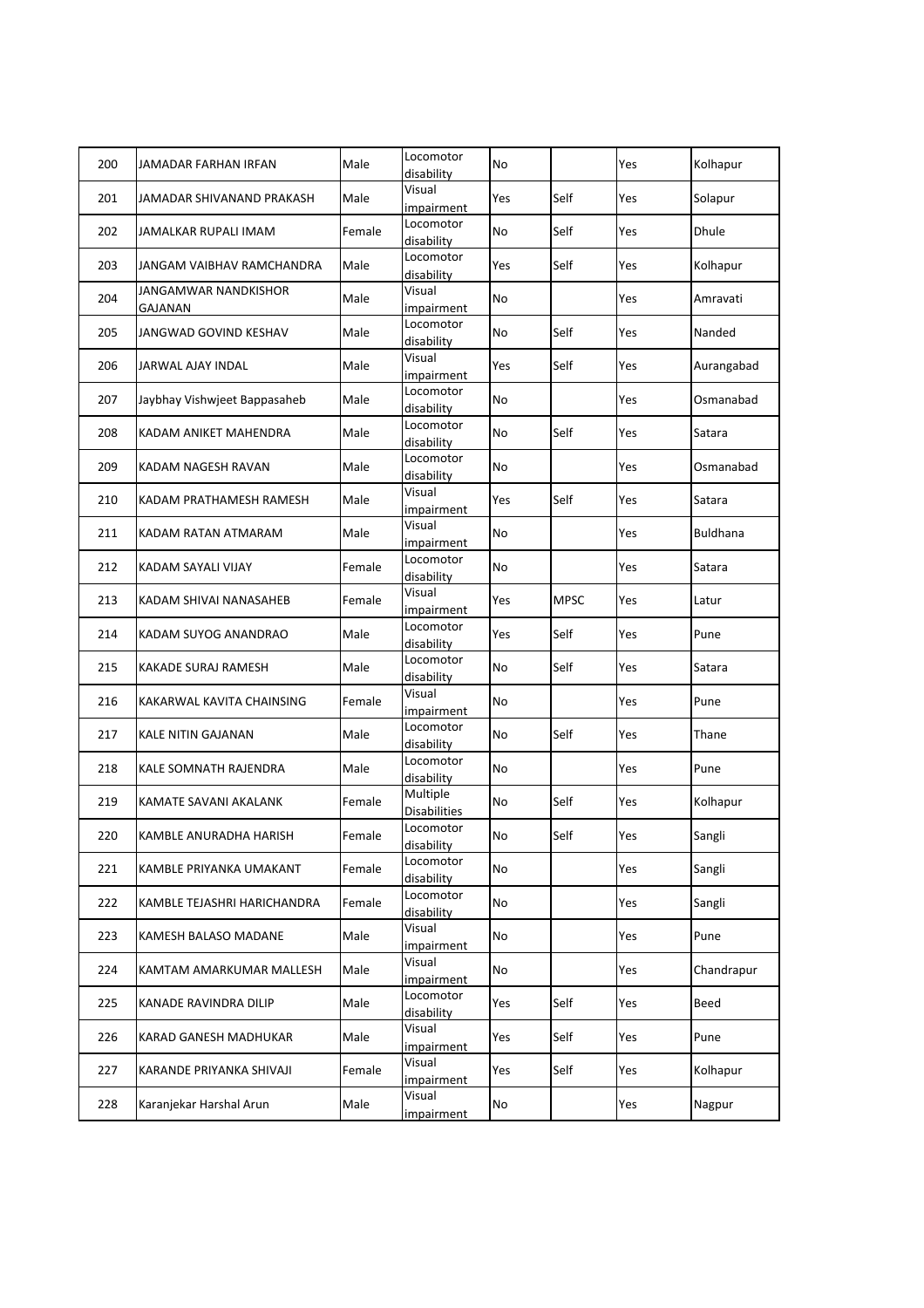| 229 | KARANJEKAR VAIBHAV ARUN        | Male   | Visual<br>impairment    | No        |             | Yes | Nagpur     |
|-----|--------------------------------|--------|-------------------------|-----------|-------------|-----|------------|
| 230 | KARAWANDE RUSHIKESH KISAN      | Male   | Visual<br>impairment    | No        |             | Yes | Pune       |
| 231 | KARMARE PRAMOD SUHAS           | Male   | Locomotor<br>disability | No        |             | Yes | Pune       |
| 232 | Kasar Harshad Suhas            | Male   | Visual<br>impairment    | Yes       | Self        | Yes | Ahmednagar |
| 233 | <b>KASAR KAVITA VIJAY</b>      | Female | Locomotor<br>disability | <b>No</b> |             | Yes | Nasik      |
| 234 | KATHAR PRAJAKTA NARENDRA       | Female | Visual<br>impairment    | Yes       | Self        | No  | Aurangabad |
| 235 | KAULKAR SEETA TUKARAM          | Female | Locomotor<br>disability | No        |             | Yes | Pune       |
| 236 | KAURASE BHARAT ASHOK           | Male   | Visual<br>impairment    | No        |             | Yes | Chandrapur |
| 237 | KAVADE VAIBHAV PANJABRAO       | Male   | Visual<br>impairment    | No        | Self        | Yes | Hingoli    |
| 238 | KAVATHEKAR ASHISH SUBHASH      | Male   | Visual<br>impairment    | Yes       | <b>MPSC</b> | Yes | Sangli     |
| 239 | <b>KEDAR SUDHIR ISHWAR</b>     | Male   | Visual<br>impairment    | No        |             | Yes | Thane      |
| 240 | <b>KEDARE PRASHANT PUNDLIK</b> | Male   | Locomotor<br>disability | Yes       | Self        | Yes | Dhule      |
| 241 | <b>KENDRE POOJA MANOHAR</b>    | Female | Visual<br>impairment    | No        | Self        | Yes | Nanded     |
| 242 | KENDRE PRAMOD UDHAVRAO         | Male   | Visual<br>impairment    | Yes       | Self        | Yes | Pune       |
| 243 | KENDRE TIRUPATI DASHRATH       | Male   | Locomotor<br>disability | No        |             | Yes | Nanded     |
| 244 | <b>KETAN GOVIND BHIDE</b>      | Male   | Locomotor<br>disability | No        |             | Yes | Solapur    |
| 245 | KHADE AKSHAYKUMAR<br>DURYODHAN | Male   | Visual<br>impairment    | Yes       | Self        | Yes | Satara     |
| 246 | KHADE PRAMOD GAUTAM            | Male   | Locomotor<br>disability | Yes       | Self        | Yes | Nanded     |
| 247 | KHADSE RUPESH VISHNU           | Male   | Locomotor<br>disability | No        |             | Yes | Amravati   |
| 248 | KHAIRNAR HARSHAL PRADIP        | Male   | Locomotor<br>disability | No        |             | Yes | Dhule      |
| 249 | KHALEKAR GANESH ARJUN          | Male   | Locomotor<br>disability | No        |             | Yes | Jalna      |
| 250 | KHAN MONISA DAULAT             | Female | Visual<br>impairment    | Yes       | Self        | Yes | Aurangabad |
| 251 | KHANDARE BHAGVAT RAMESHWAR     | Male   | Locomotor<br>disability | Yes       | Self        | Yes | Aurangabad |
| 252 | KHANDGAVE PARMESHWAR BALAJI    | Male   | Visual<br>impairment    | Yes       | Self        | Yes | Pune       |
| 253 | KHARATE RAMANAND GAJANAN       | Male   | Visual<br>impairment    | No        |             | Yes | Buldhana   |
| 254 | Kharate Viraj Ramnath          | Male   | Visual<br>impairment    | No        |             | Yes | Pune       |
| 255 | KHATAL SHASHANK RAJARAM        | Male   | Locomotor<br>disability | No        |             | Yes | Thane      |
| 256 | KHATKE DIPALI MAHADEV          | Female | Locomotor<br>disability | No        | Self        | Yes | Pune       |
| 257 | KHEDKAR ARUN RAJENDRA          | Male   | Visual<br>impairment    | No        |             | Yes | Pune       |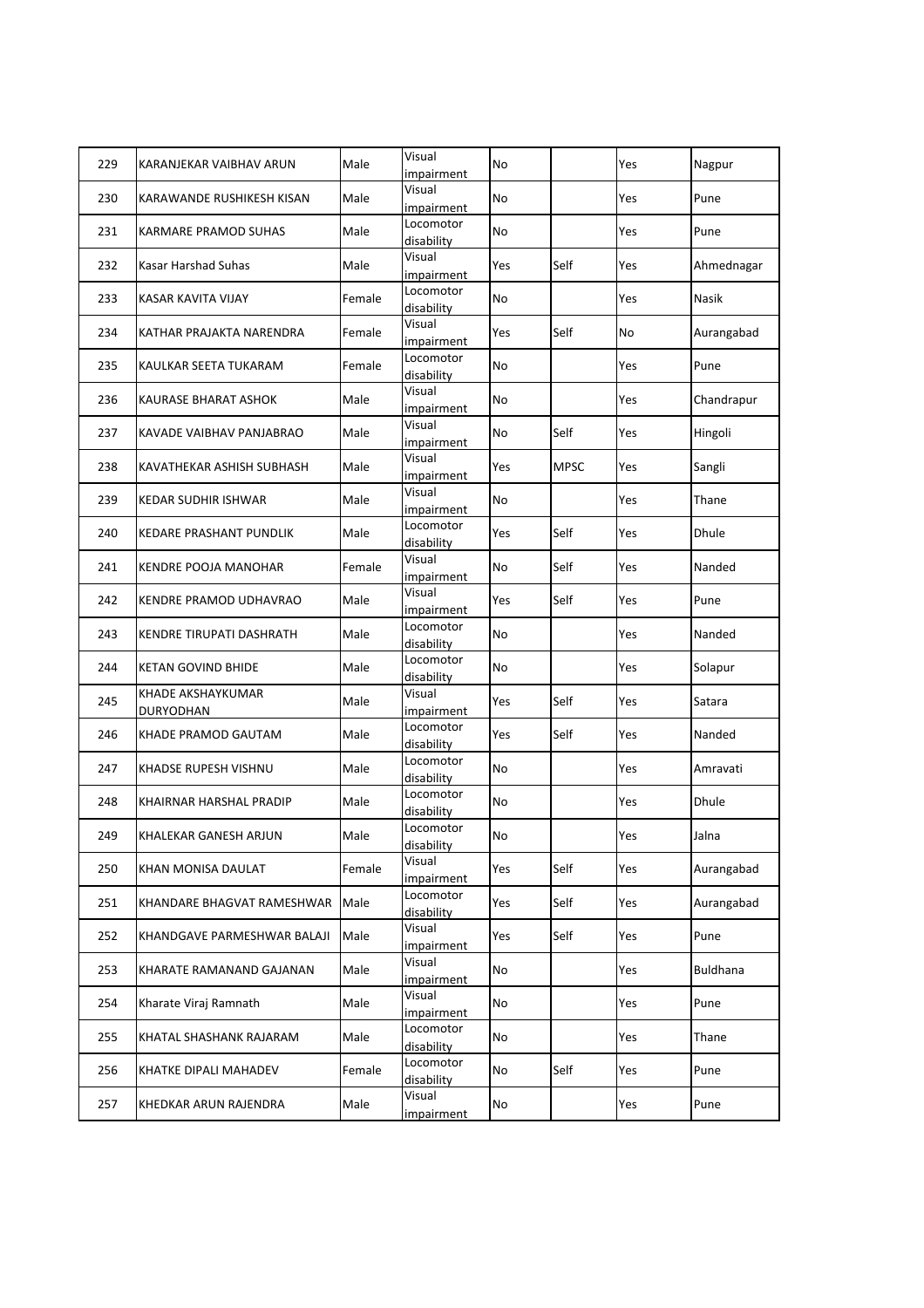| 258 | KHEDKAR ASHISH RAMKISAN     | Male   | Locomotor<br>disability         | Yes | Self        | Yes | Beed                |
|-----|-----------------------------|--------|---------------------------------|-----|-------------|-----|---------------------|
| 259 | KHEDKAR DHANASHRI DIGAMBAR  | Female | Locomotor<br>disability         | No  | Self        | Yes | Beed                |
| 260 | KHILE MANISHA KISANRAO      | Female | Locomotor<br>disability         | No  |             | Yes | Ahmednagar          |
| 261 | KHOSE OMKAR KUMAR           | Male   | Locomotor<br>disability         | No  |             | Yes | Mumbai<br>(Western) |
| 262 | KHOT YOGESH CHANDRAKANT     | Male   | Visual<br>impairment            | No  |             | Yes | Kolhapur            |
| 263 | KISHOR DIGAMBAR BHOLANKAR   | Male   | Locomotor<br>disability         | No  | Self        | Yes | Buldhana            |
| 264 | KOKARE NAVNATH BAJIRAO      | Male   | Locomotor<br>disability         | No  |             | Yes | Pune                |
| 265 | KOKATE YOGESH KRISHNAT      | Male   | Visual<br>impairment            | No  |             | Yes | Kolhapur            |
| 266 | KOLI PRIYANKA SURESH        | Female | Locomotor<br>disability         | No  | Self        | Yes | Jalgaon             |
| 267 | KOLPE SANDEEP SOMANATH      | Male   | Visual<br>impairment            | Yes | Self        | Yes | Pune                |
| 268 | KOTWAL VISHAL PANDURANG     | Male   | Multiple<br><b>Disabilities</b> | No  | Self        | Yes | Pune                |
| 269 | KUBDE SANGITA SAMBHAJI      | Female | Multiple<br><b>Disabilities</b> | Yes | <b>MPSC</b> | Yes | Parbhani            |
| 270 | KUMBHAR ABHIJIT VASANT      | Male   | Visual<br>impairment            | No  | Self        | Yes | Kolhapur            |
| 271 | KUMBHAR GOURESH NAMDEV      | Male   | Locomotor<br>disability         | No  |             | Yes | Kolhapur            |
| 272 | KUMBHAR OMKAR SHIVAJI       | Male   | Visual<br>impairment            | No  | Self        | Yes | Kolhapur            |
| 273 | KUNDHARE SUNIL DAGADU       | Male   | Locomotor<br>disability         | No  |             | Yes | Mumbai<br>(Central) |
| 274 | KURKUTE PRATIKSHA SAYAJI    | Female | Visual<br>impairment            | Yes | Self        | Yes | Ahmednagar          |
| 275 | KUTHAMBARE RAVI RANJITSING  | Male   | Visual<br>impairment            | No  | Self        | Yes | Buldhana            |
| 276 | LANDE PRATIK NAVNATH        | Male   | Locomotor<br>disability         | No  |             | Yes | Pune                |
| 277 | LANDGE RUCHITA CHANDRAKUMAR | Female | Visual<br>impairment            | Yes | Self        | Yes | Nagpur              |
| 278 | LANJEWAR RAVI BHAGVANTA     | Male   | Visual<br>impairment            | Yes | Self        | Yes | Jalgaon             |
| 279 | LAVAND SUCHITRA MANSING     | Female | Locomotor<br>disability         | No  |             | Yes | Satara              |
| 280 | LAVHATE YOGESH MARUTI       | Male   | Locomotor<br>disability         | Yes | Self        | Yes | Kolhapur            |
| 281 | LAXMI VILAS RATHOD          | Female | Visual<br>impairment            | No  | Self        | Yes | Pune                |
| 282 | LOHAR DIPALEE DILIP         | Female | Locomotor<br>disability         | No  | Self        | Yes | Kolhapur            |
| 283 | LOHAR SUJIT DATTATRAY       | Male   | Locomotor<br>disability         | No  |             | Yes | Kolhapur            |
| 284 | LOKARE PANDURANG VITTHAL    | Male   | Locomotor<br>disability         | Yes | Self        | Yes | Aurangabad          |
| 285 | LOKHANDE SHUBHAM DATTATRAY  | Male   | Locomotor<br>disability         | No  | Self        | Yes | Pune                |
| 286 | LOKHANDE SHUBHAM KAILAS     | Male   | Locomotor<br>disability         | No  |             | Yes | Jalgaon             |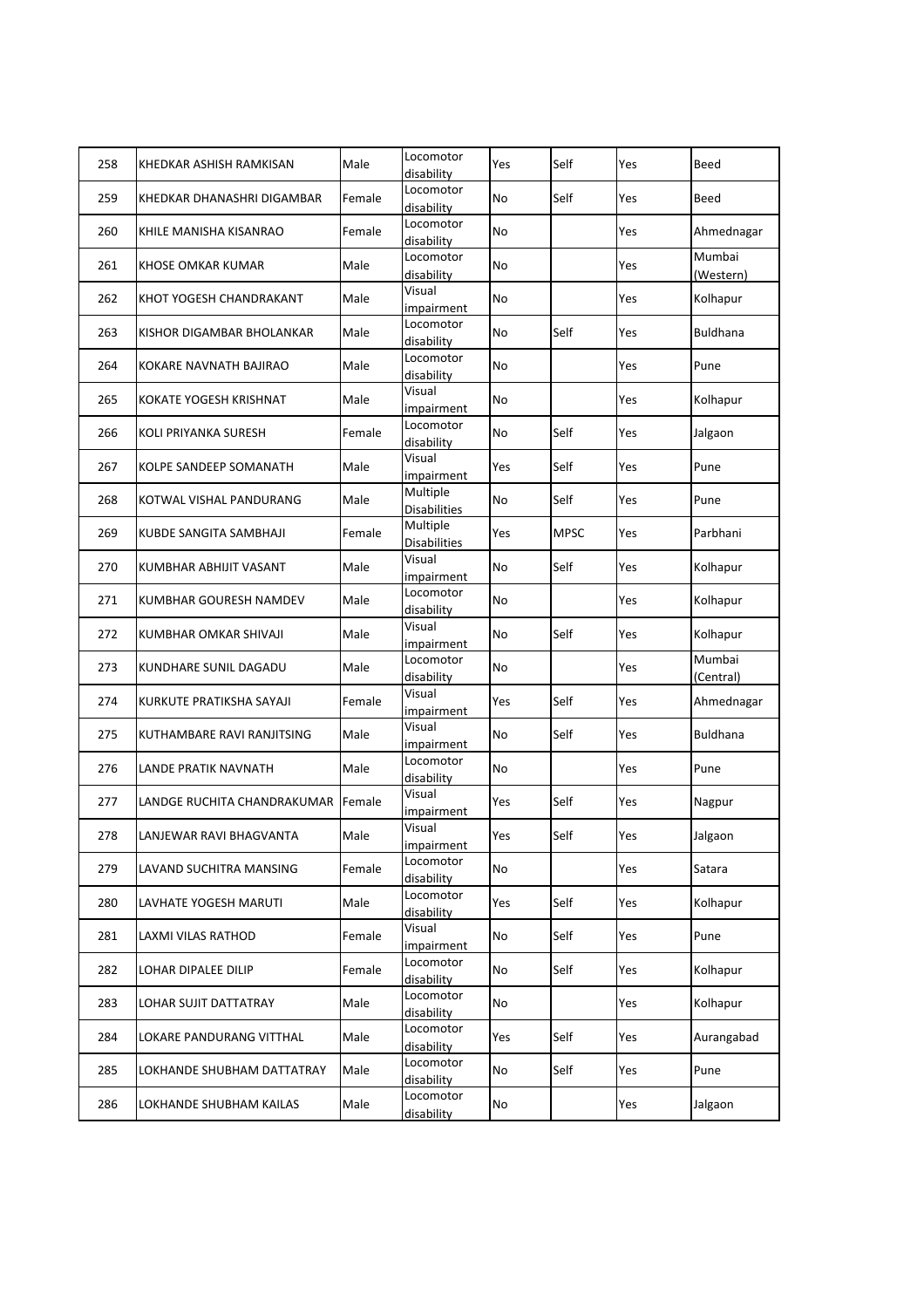| 287 | LONDHE PRAVIN GANGADHAR         | Male   | Visual<br>impairment            | No  | Self        | Yes | Beed       |
|-----|---------------------------------|--------|---------------------------------|-----|-------------|-----|------------|
| 288 | <b>LUGADE PRATIK SAHADEV</b>    | Male   | Locomotor<br>disability         | Yes | Self        | Yes | Sangli     |
| 289 | MACHCHAWAR OMESH MADHUKAR       | Male   | Visual<br>impairment            | Yes | Self        | Yes | Chandrapur |
| 290 | MADANE DNYANOBA PANDURANG       | Male   | Locomotor<br>disability         | Yes | Self        | Yes | Satara     |
| 291 | <b>MADHALE SAMRAT ASHOK</b>     | Male   | Locomotor<br>disability         | No  |             | Yes | Kolhapur   |
| 292 | <b>MADHURKAR UMESH BALNATH</b>  | Male   | Visual<br>impairment            | Yes | Self        | Yes | Osmanabad  |
| 293 | Magar Priyanka Balasaheb        | Female | Locomotor<br>disability         | No  | Self        | Yes | Nasik      |
| 294 | MAGAR SHRIMANT GOVIND           | Male   | Visual<br>impairment            | No  | Self        | Yes | Latur      |
| 295 | MAGDUM VINAYAK ASHOK            | Male   | Visual<br>impairment            | Yes | Self        | Yes | Kolhapur   |
| 296 | MAHADIK KRUSHANA RAGHUNATH      | Male   | Locomotor<br>disability         | No  |             | Yes | Jalna      |
| 297 | MAHANOR DAULAT NARAYAN          | Male   | Locomotor<br>disability         | No  | Self        | Yes | Nasik      |
| 298 | MAHENDRA VILAS MARGONWAR        | Male   | Visual<br>impairment            | No  |             | Yes | Chandrapur |
| 299 | <b>MAHESH ARUNRAO BHURE</b>     | Male   | Visual<br>impairment            | No  |             | Yes | Amravati   |
| 300 | <b>MAING MAHESH VINAYAK</b>     | Male   | Visual<br>impairment            | No  |             | Yes | Pune       |
| 301 | MALI MADHURI APPASO             | Female | Visual<br>impairment            | No  |             | Yes | Pune       |
| 302 | MALI MANOJ LAXMAN               | Male   | Locomotor<br>disability         | No  | Self        | Yes | Pune       |
| 303 | <b>MALI VIVEK JOTIRAM</b>       | Male   | Locomotor<br>disability         | No  |             | Yes | Sangli     |
| 304 | MALODE RAHUL GANESH             | Male   | Visual<br>impairment            | Yes | Self        | Yes | Akola      |
| 305 | <b>MANDADE SANGITA SONBA</b>    | Female | Locomotor<br>disability         | Yes | Self        | Yes | Washim     |
| 306 | MANE TUSHAR YUVRAJ              | Male   | Visual<br>impairment            | No  | Self        | Yes | Kolhapur   |
| 307 | MANOHAR KOVID JAGDEO            | Male   | Visual<br>impairment            | Yes | Self        | Yes | Nagpur     |
| 308 | MANWAR SARANG GOVARDHAN         | Male   | Multiple<br><b>Disabilities</b> | No  |             | Yes | Washim     |
| 309 | MAPARI SANJIVANI MURLIDHAR      | Female | Visual<br>impairment            | No  |             | Yes | Buldhana   |
| 310 | <b>MARATHE SAGAR DATTATRAYA</b> | Male   | Locomotor<br>disability         | Yes | Self        | Yes | Jalgaon    |
| 311 | MARKAD SAGAR SHYAM              | Male   | Locomotor<br>disability         | No  |             | Yes | Alibag     |
| 312 | MASAL SAMADHAN JAGANNATH        | Male   | Visual<br>impairment            | Yes | <b>MPSC</b> | Yes | Kolhapur   |
| 313 | MASKARE SAMIR SUBHASHRAO        | Male   | Locomotor<br>disability         | No  |             | Yes | Amravati   |
| 314 | MASKE GANGASAGAR BHAGWAN        | Female | Locomotor<br>disability         | No  | Self        | Yes | Aurangabad |
| 315 | MESHRAM PANKAJ SURESHRAO        | Male   | Visual<br>impairment            | No  | Self        | Yes | Wardha     |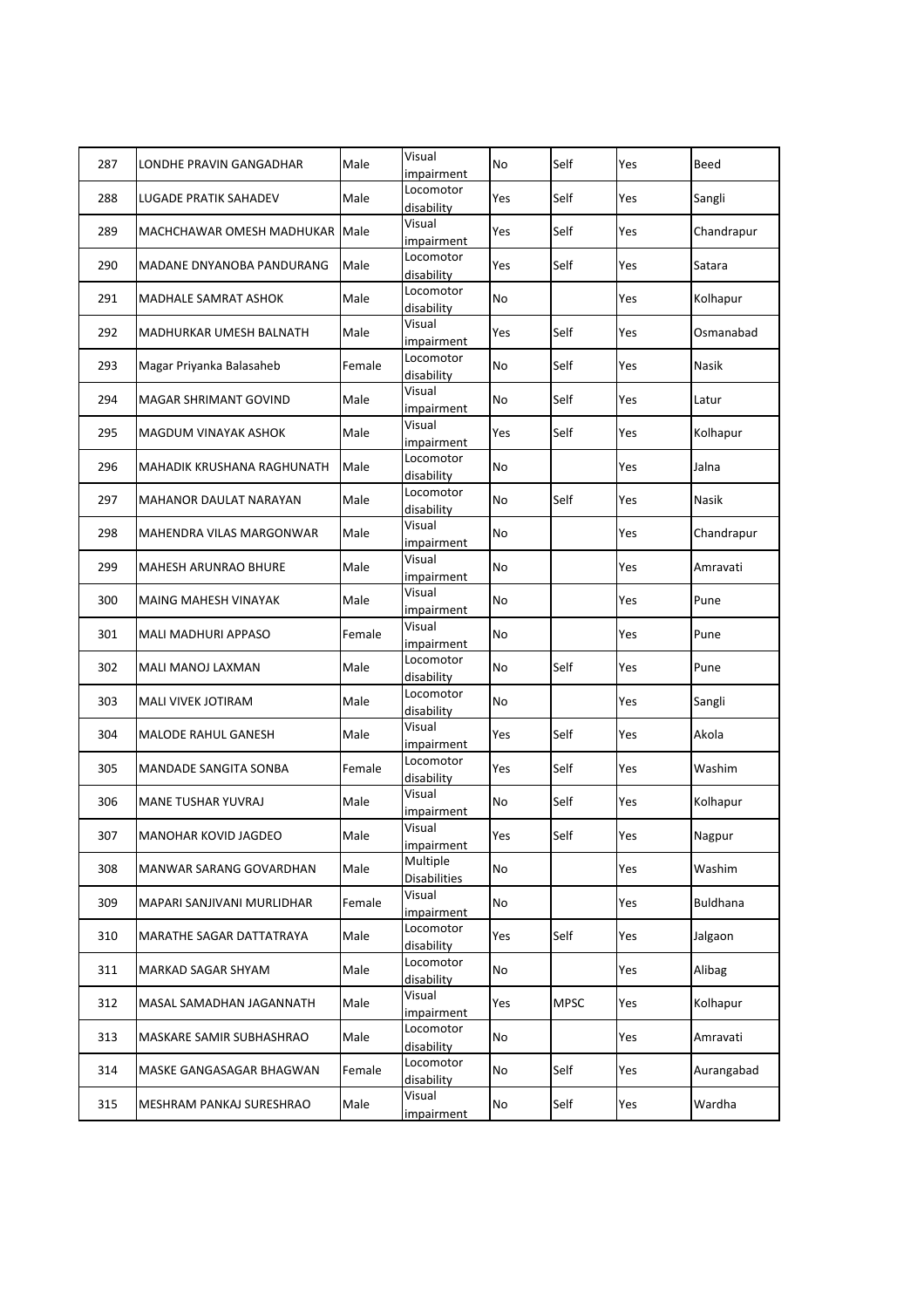| 316 | MESHRAM RUPALI BHASKAR        | Female | Locomotor<br>disability     | No  |      | Yes | Chandrapur   |
|-----|-------------------------------|--------|-----------------------------|-----|------|-----|--------------|
| 317 | <b>Mhatre Sanket Dinkar</b>   | Male   | Visual<br><i>impairment</i> | No  |      | Yes | Alibag       |
| 318 | MIRZA SHAHABAJBAIG MAJEEDBAIG | Male   | Visual<br>impairment        | Yes | Self | Yes | Jalgaon      |
| 319 | MISAL AMOL VISHNU             | Male   | Visual<br>impairment        | No  | Self | Yes | Beed         |
| 320 | <b>MOCHI MANGALA SUKLAL</b>   | Female | Locomotor<br>disability     | No  | Self | Yes | Thane        |
| 321 | <b>MOHITE MAYURI JEEVAN</b>   | Female | Locomotor<br>disability     | No  | Self | Yes | Latur        |
| 322 | MOHITE PATIL SUNIL BHASKARRAO | Male   | Visual<br>impairment        | No  |      | Yes | Latur        |
| 323 | MOHITE VIKRANT CHANDRAKANT    | Male   | Locomotor<br>disability     | No  |      | Yes | Satara       |
| 324 | MOKASHI AKASH SANJAY          | Male   | Locomotor<br>disability     | No  | Self | Yes | Kolhapur     |
| 325 | MOLVANE DIPALI SAMBHAJI       | Female | Visual<br>impairment        | Yes | Self | Yes | Nanded       |
| 326 | MORE AJINKYA JAGANNATH        | Male   | Visual<br>impairment        | No  |      | Yes | Satara       |
| 327 | MORE AMOL DILIP               | Male   | Visual<br>impairment        | No  | Self | Yes | <b>Nasik</b> |
| 328 | <b>MORE MUKTA KAILAS</b>      | Female | Locomotor<br>disability     | Yes | Self | Yes | Ahmednagar   |
| 329 | MORE SANDIP SHIVAJI           | Male   | Locomotor<br>disability     | No  | Self | Yes | Pune         |
| 330 | MULANI MINAJ YUNNUS           | Male   | Visual<br>impairment        | Yes | Self | Yes | Osmanabad    |
| 331 | MULLA KARISHMA SHAKIL         | Female | Locomotor<br>disability     | No  |      | Yes | Satara       |
| 332 | MUNDE USHA DNYANOBA           | Female | Visual<br>impairment        | No  |      | Yes | Latur        |
| 333 | NAIK AMARSING SHRIHARI        | Male   | Visual<br>impairment        | Yes | Self | Yes | Parbhani     |
| 334 | NAIK BASVANT KALLAPA          | Male   | Locomotor<br>disability     | No  |      | Yes | Pune         |
| 335 | NAIK CHETAN CHANDRAKANT       | Male   | Visual<br>impairment        | Yes | Self | Yes | Pune         |
| 336 | NAIKNAWARE GANESH SUBHASH     | Male   | Locomotor<br>disability     | Yes | Self | Yes | Solapur      |
| 337 | NAIRALE BHARAT DNYANDEV       | Male   | Locomotor<br>disability     | No  |      | Yes | Beed         |
| 338 | NALAVADE VIVEK DINKAR         | Male   | Locomotor<br>disability     | No  | Self | Yes | Sangli       |
| 339 | NARALE VIKAS SUDHIR           | Male   | Locomotor<br>disability     | No  |      | Yes | Pune         |
| 340 | NAUKUDKAR SNEHAL VILAS        | Female | Locomotor<br>disability     | Yes | Self | Yes | Kolhapur     |
| 341 | navrange pretty padmakar      | Female | Visual<br>impairment        | No  | Self | Yes | Yeotmal      |
| 342 | NEHARKAR RAJKUMAR DILIP       | Male   | Visual<br>impairment        | No  | Self | Yes | Latur        |
| 343 | NIGHUL SHUBHANGI RAMDAS       | Female | Locomotor<br>disability     | No  | Self | Yes | Thane        |
| 344 | NIKALAJE PRIYANKA DEVIDAS     | Female | Visual<br><i>impairment</i> | Yes | Self | Yes | Pune         |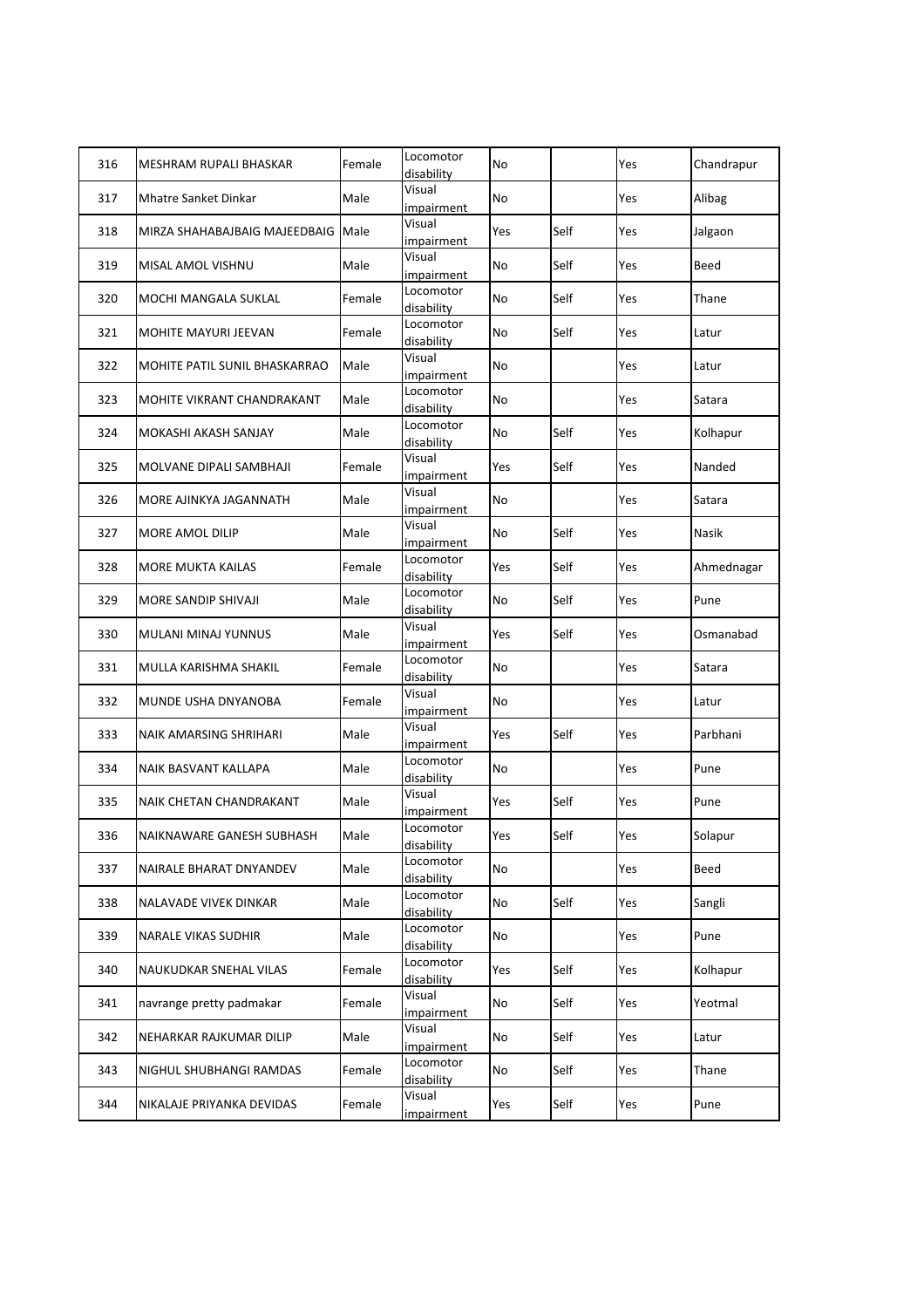| 345 | NIKAM ANIKET HANUMANT      | Male   | Locomotor<br>disability         | No  |             | Yes | Satara              |
|-----|----------------------------|--------|---------------------------------|-----|-------------|-----|---------------------|
| 346 | NIKAM MAMTA GUNVANTRAO     | Female | Locomotor<br>disability         | No  |             | Yes | Jalgaon             |
| 347 | NIKAM PRATIK RAJARAM       | Male   | Visual<br>impairment            | Yes | Self        | Yes | Pune                |
| 348 | NIKAM SAVITA BAJIRAO       | Female | Visual<br>impairment            | Yes | Self        | Yes | Nasik               |
| 349 | Nikhil Ramesh Bagdane      | Male   | Locomotor<br>disability         | Yes | <b>MPSC</b> | Yes | Mumbai<br>(Western) |
| 350 | NIKODE UDAY BHAGWAN        | Male   | Visual<br>impairment            | Yes | Self        | Yes | Chandrapur          |
| 351 | NIMBALKAR TUSHAR DILIP     | Male   | Locomotor<br>disability         | Yes | Self        | Yes | Jalgaon             |
| 352 | Nitin Rajendra Bhoi        | Male   | Locomotor<br>disability         | No  |             | Yes | Nasik               |
| 353 | Om Sudhir Mapari           | Male   | Visual<br>impairment            | Yes | Self        | Yes | Jalgaon             |
| 354 | ONKAR SUNDARRAO PAWAR      | Male   | Visual<br>impairment            | No  |             | Yes | Beed                |
| 355 | PACHLORE GANESH DAULAT     | Male   | Locomotor<br>disability         | Yes | Self        | Yes | Jalna               |
| 356 | PAGORE RUPESH DILIP        | Male   | Visual<br>impairment            | No  |             | Yes | Jalgaon             |
| 357 | PAITWAR VAIBHAV SHIVKUMAR  | Male   | Locomotor<br>disability         | Yes | Self        | Yes | Nanded              |
| 358 | PALAVE SONALI DADASO       | Female | Locomotor<br>disability         | No  | Self        | Yes | Pune                |
| 359 | PALKAR SAURABH ARVIND      | Male   | Visual<br>impairment            | Yes | <b>MPSC</b> | Yes | Alibag              |
| 360 | PANDHARE BHASKAR MAROTI    | Male   | Visual<br>impairment            | Yes | Self        | Yes | Pune                |
| 361 | pandit devidasrao kale     | Male   | Locomotor<br>disability         | Yes | <b>MPSC</b> | Yes | Beed                |
| 362 | PARASRAM DATTA PHAD        | Male   | Visual<br>impairment            | Yes | Self        | Yes | Jalgaon             |
| 363 | PARIHAR SAGAR PRAKASH      | Male   | Locomotor<br>disability         | No  |             | Yes | Buldhana            |
| 364 | PARKALE ASHVINI DEVRAO     | Female | Visual<br>impairment            | Yes | Self        | Yes | Ahmednagar          |
| 365 | PARKHI KALYANI KRUSHNAJI   | Female | Locomotor<br>disability         | No  |             | Yes | Chandrapur          |
| 366 | PARSODKAR RAJANI DAYARAM   | Female | Locomotor<br>disability         | No  |             | Yes | Bhandara            |
| 367 | PARVATE RUSHANK NANDKISHOR | Male   | Visual<br>impairment            | Yes | Self        | Yes | Gondia              |
| 368 | PATEL GIRISH VIJAY         | Male   | Visual<br>impairment            | Yes | Self        | Yes | Mumbai<br>(Central) |
| 369 | PATEL RUKSAR ANIS          | Female | Locomotor<br>disability         | No  | Self        | Yes | Nasik               |
| 370 | PATHAN AMIRKHAN AFJALKHAN  | Male   | Visual<br>impairment            | Yes | Self        | Yes | Pune                |
| 371 | PATIL ADITYA PRABHAKAR     | Male   | Multiple<br><b>Disabilities</b> | No  | Self        | Yes | Alibag              |
| 372 | PATIL AKSHAY PRALHAD       | Male   | Locomotor<br>disability         | No  |             | Yes | Sangli              |
| 373 | PATIL ALEKH RAJESH         | Male   | Locomotor<br>disability         | No  |             | Yes | Mumbai<br>(Central) |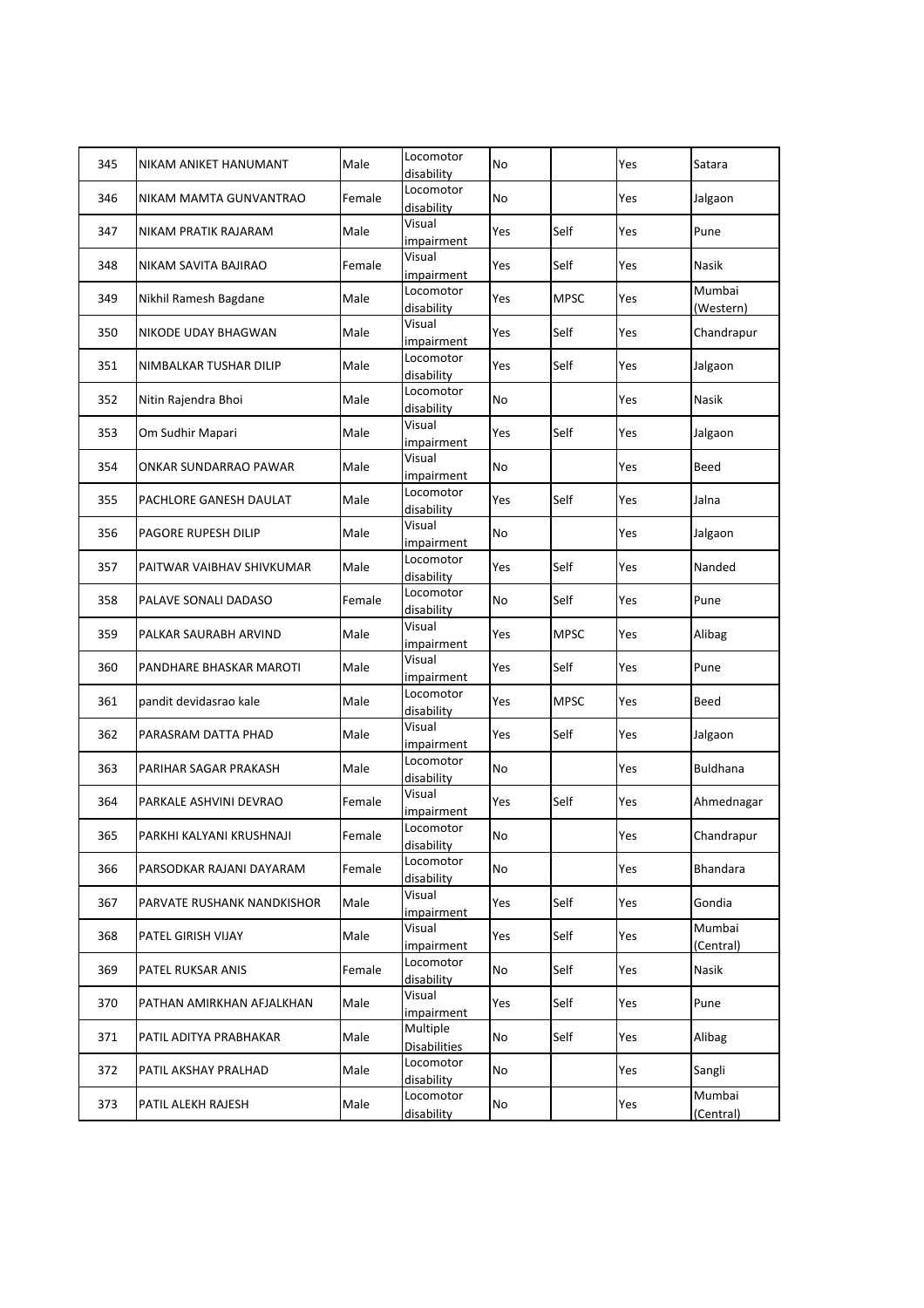| 374 | PATIL DATTU SHAMRAO       | Male   | Multiple<br><b>Disabilities</b> | Yes | Self        | Yes | Pune                |
|-----|---------------------------|--------|---------------------------------|-----|-------------|-----|---------------------|
| 375 | PATIL DEEPAK BABURAO      | Male   | Visual<br>impairment            | Yes | Self        | Yes | Kolhapur            |
| 376 | PATIL DEVIDAS PRAKASH     | Male   | Visual<br>impairment            | No  |             | Yes | Latur               |
| 377 | PATIL DNYANDEO SAHEBRAO   | Male   | Locomotor<br>disability         | Yes | Self        | Yes | Jalgaon             |
| 378 | PATIL INDRAJIT EKNATHRAO  | Male   | Visual<br>impairment            | No  |             | Yes | Kolhapur            |
| 379 | PATIL JAYDIP SARJERAO     | Male   | Visual<br>impairment            | No  |             | Yes | Pune                |
| 380 | PATIL MADHURA RAMAKANT    | Female | Hearing<br>impairment           | No  |             | Yes | Thane               |
| 381 | PATIL MALAKAPPA MURGYAPPA | Male   | Locomotor<br>disability         | No  |             | Yes | Satara              |
| 382 | PATIL PRASHANT MARUTI     | Male   | Visual<br>impairment            | Yes | Self        | Yes | Kolhapur            |
| 383 | PATIL PRASHANT PANDURANG  | Male   | Locomotor<br>disability         | No  | Self        | Yes | Nanded              |
| 384 | PATIL PRAVIN KISAN        | Male   | Locomotor<br>disability         | No  | Self        | Yes | Sangli              |
| 385 | PATIL SALONI DATTAJIRAO   | Female | Visual<br>impairment            | Yes | Self        | Yes | Mumbai<br>(Central) |
| 386 | PATIL SAMRUDDHI PRAKASH   | Female | Locomotor<br>disability         | Yes | Self        | Yes | Pune                |
| 387 | PATIL SOURABH RAJENDRA    | Male   | Locomotor<br>disability         | No  |             | Yes | Kolhapur            |
| 388 | PATIL SWAPNIL PRAKASH     | Male   | Visual<br>impairment            | No  | Self        | Yes | Jalgaon             |
| 389 | PATIL TEJASHRI MARUTI     | Female | Locomotor<br>disability         | No  | Self        | Yes | Sangli              |
| 390 | PATIL VIJAYA VISHWAS      | Female | Visual<br>impairment            | Yes | <b>MPSC</b> | Yes | Kolhapur            |
| 391 | PATIL VIJAYKUMAR VILASRAO | Male   | Locomotor<br>disability         | No  | <b>MPSC</b> | Yes | Osmanabad           |
| 392 | PATIL VIKRAM VIJAYSINGH   | Male   | Locomotor<br>disability         | Yes | Self        | Yes | Satara              |
| 393 | PAVAN SIDDHARTH KHILLARE  | Male   | Visual<br>impairment            | Yes | Self        | Yes | Ahmednagar          |
| 394 | PAWAR AJINKYA SURESH      | Male   | Visual<br>impairment            | No  | Self        | Yes | Satara              |
| 395 | PAWAR AKSHAY VIJAY        | Male   | Visual<br>impairment            | Yes | Self        | Yes | Pune                |
| 396 | PAWAR ANKUSH MADHAV       | Male   | Visual<br>impairment            | No  |             | Yes | Jalgaon             |
| 397 | Pawar Bhupali Bapu        | Female | Visual<br>impairment            | Yes | Self        | Yes | Pune                |
| 398 | PAWAR HARISH SHANKAR      | Male   | Visual<br>impairment            | Yes | Self        | Yes | Sangli              |
| 399 | PAWAR KRUSHNA BHAUSAHEB   | Male   | Visual<br>impairment            | No  |             | Yes | Beed                |
| 400 | PAWAR NIKHIL KISHOR       | Male   | Visual<br>impairment            | No  |             | Yes | Aurangabad          |
| 401 | PAWAR SAMADHAN SUBHASH    | Male   | Visual<br>impairment            | Yes | Self        | Yes | Sangli              |
| 402 | PAWAR SAVITA RAJENDRA     | Female | Locomotor<br>disability         | No  |             | Yes | Ahmednagar          |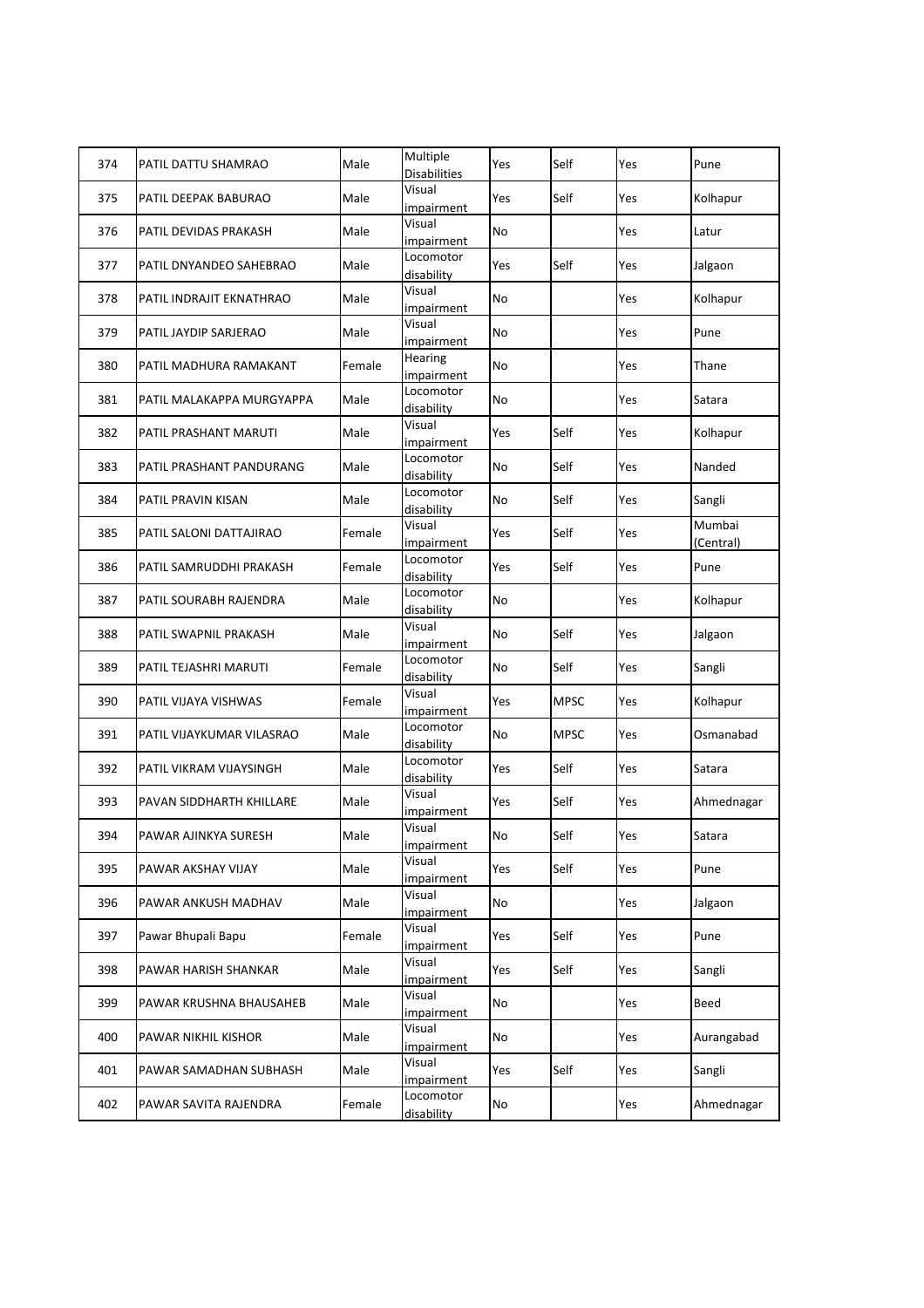| 403 | PAWAR VIJAY BARKU                 | Male   | Visual<br>impairment            | No        |      | Yes | Dhule               |
|-----|-----------------------------------|--------|---------------------------------|-----------|------|-----|---------------------|
| 404 | PAWAR VISHAL DATTATRAY            | Male   | Visual<br>impairment            | No        |      | Yes | Pune                |
| 405 | PAWASE ABHIJIT MACHHINDRA         | Male   | Visual<br>impairment            | No        |      | Yes | Aurangabad          |
| 406 | PENDHE SNEHAL SUDHIR              | Male   | Visual<br>impairment            | Yes       | Self | Yes | Sangli              |
| 407 | phadale nirmala khandu            | Female | Locomotor<br>disability         | <b>No</b> |      | Yes | Mumbai<br>(Western) |
| 408 | PHADATARE ABHISHEK DATTATRAY      | Male   | Locomotor<br>disability         | Yes       | Self | Yes | Pune                |
| 409 | Pharhanaz Shkil Ahamadkhan Firoji | Female | Visual<br>impairment            | No        |      | Yes | Amravati            |
| 410 | PIMPARWAR KAVITA PRAKASHRAO       | Female | Locomotor<br>disability         | <b>No</b> |      | Yes | Pune                |
| 411 | PINJARI MAHEBUB RAMZANI           | Male   | Visual<br>impairment            | Yes       | Self | Yes | Pune                |
| 412 | PURI SAYALI SOMNATH               | Female | Locomotor<br>disability         | No        |      | Yes | Pune                |
| 413 | PURI VIKRAM SUDARSHAN             | Male   | Locomotor<br>disability         | Yes       | Self | Yes | Latur               |
| 414 | RAHANE CHETAN SANJAY              | Male   | Locomotor<br>disability         | Yes       | Self | Yes | Aurangabad          |
| 415 | RAHUL ABHIMANYU WAIKAR            | Male   | Visual<br>impairment            | Yes       | Self | Yes | Dhule               |
| 416 | RAHUL MALHARI MAHARNAWAR          | Male   | Visual<br>impairment            | No        |      | Yes | Pune                |
| 417 | RAIBOLE ANURAG ASHOKRAO           | Male   | Visual<br>impairment            | No        | Self | Yes | Amravati            |
| 418 | RAKH DNYANESHWAR<br>PANDHARINATH  | Male   | Visual<br>impairment            | No        |      | Yes | Ahmednagar          |
| 419 | RAM SHARAD DANDEKAR               | Male   | Locomotor<br>disability         | No        |      | Yes | Yeotmal             |
| 420 | RAMLING BHAIRU DETE               | Male   | Locomotor<br>disability         | <b>No</b> |      | Yes | Pune                |
| 421 | RAMSHETTE VIJAY MALLIKARJUN       | Male   | Visual<br>impairment            | No        |      | Yes | Pune                |
| 422 | Rane Tanvee Sahadev               | Female | Multiple<br><b>Disabilities</b> | No        |      | Yes | Mumbai<br>(Western) |
| 423 | RANGARI SANDIP SAHADEV            | Male   | Visual<br>impairment            | <b>No</b> |      | Yes | Amravati            |
| 424 | Rathod Anil Pralhad               | Male   | Visual<br>impairment            | Yes       | Self | Yes | Pune                |
| 425 | RATHOD NILESH GOVIND              | Male   | Visual<br>impairment            | Yes       | Self | Yes | Yeotmal             |
| 426 | RATHOD RAVINDRA HARICHANDRA       | Male   | Locomotor<br>disability         | No        | Self | Yes | Akola               |
| 427 | RATHOD SHAILESH GANESHRAO         | Male   | Locomotor<br>disability         | No        |      | Yes | Akola               |
| 428 | RAUT RUTUJA DATTATRAYA            | Female | Locomotor<br>disability         | No        | Self | Yes | Ahmednagar          |
| 429 | RAUT SAGAR MANSING                | Male   | Locomotor<br>disability         | No        | Self | Yes | Satara              |
| 430 | RAUT SONAL SANTOSH                | Female | Hearing<br>impairment           | No        |      | Yes | Mumbai<br>(Western) |
| 431 | RENKE NITIN DATTATRAYA            | Male   | Visual<br>impairment            | No        | Self | Yes | Latur               |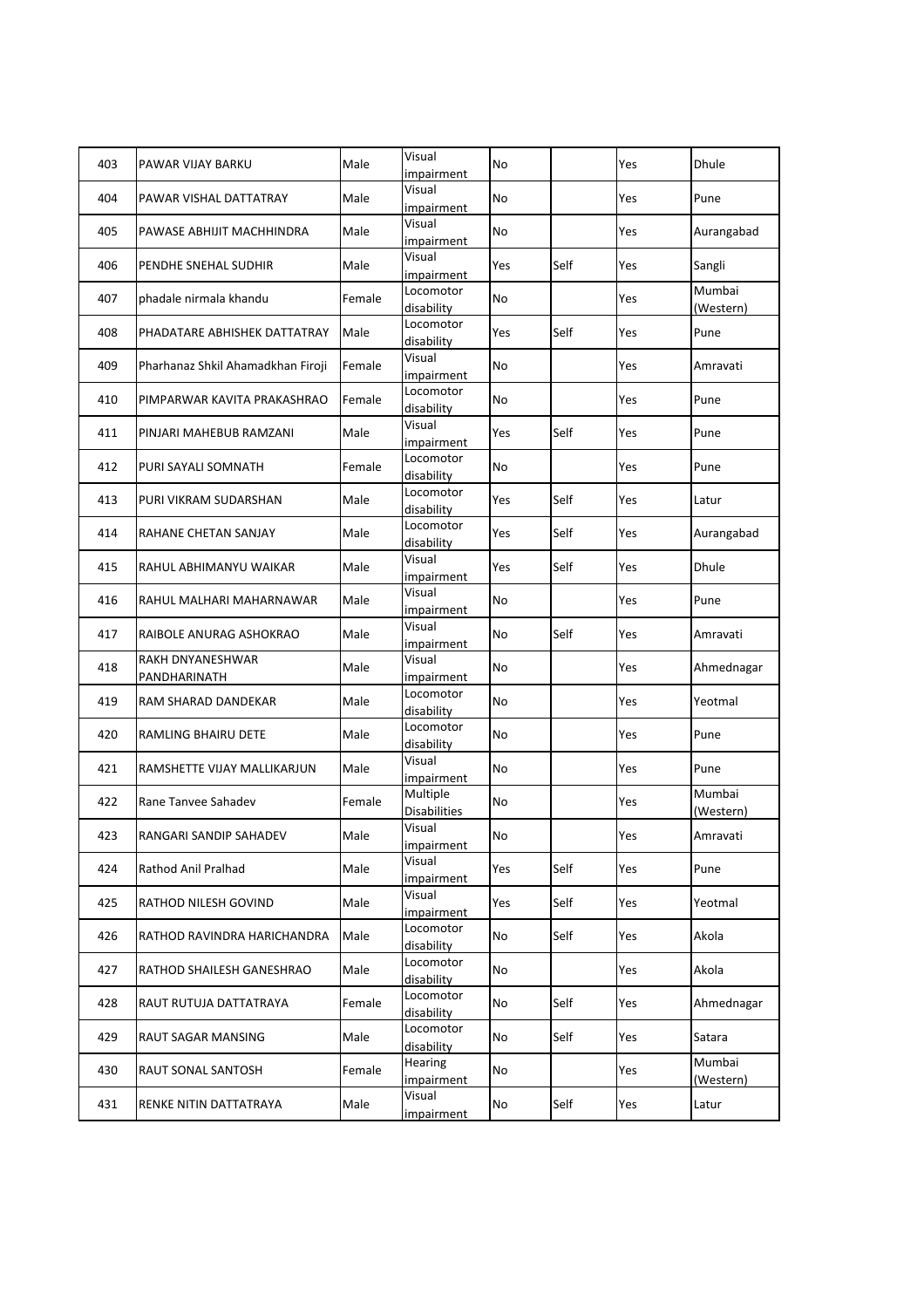| 432 | REWALE SHUBHANGI BHIMRAO       | Female | Visual<br>impairment    | Yes | Self | Yes | Yeotmal    |
|-----|--------------------------------|--------|-------------------------|-----|------|-----|------------|
| 433 | RODE ANURADHA RAJENDRA         | Female | Locomotor<br>disability | No  |      | Yes | Ahmednagar |
| 434 | Rupali Dundaram More           | Female | Visual<br>impairment    | Yes | Self | Yes | Thane      |
| 435 | SABALE DADA LALLU              | Male   | Visual<br>impairment    | Yes | Self | Yes | Nasik      |
| 436 | SABALE VISHAL DURYODHAN        | Male   | Locomotor<br>disability | Yes | Self | Yes | Solapur    |
| 437 | Sagar Madhukar Salunke         | Male   | Visual<br>impairment    | No  | Self | Yes | Aurangabad |
| 438 | SAINDANE KIRAN ARUN            | Male   | Locomotor<br>disability | No  |      | Yes | Jalgaon    |
| 439 | SAKHARE ABHIJEET SHANKAR       | Male   | Visual<br>impairment    | Yes | Self | Yes | Latur      |
| 440 | SALGAR JAGDIP SHIWAJI          | Male   | Locomotor<br>disability | No  | Self | Yes | Kolhapur   |
| 441 | SAMBOD KAILAS MAROTI           | Male   | Visual<br>impairment    | Yes | Self | Yes | Nanded     |
| 442 | SANAP PARMESHWAR BALIRAM       | Male   | Hearing<br>impairment   | No  |      | Yes | Aurangabad |
| 443 | SANGEETA RUPSING SUNDARDE      | Female | Locomotor<br>disability | No  |      | Yes | Pune       |
| 444 | sanjay sheshrao khillare       | Male   | Visual<br>impairment    | No  |      | Yes | Nanded     |
| 445 | SANKHE NAMRATA ARVINDA         | Female | Visual<br>impairment    | Yes | Self | Yes | Palghar    |
| 446 | SANTOSH MANGRU MESHRAM         | Male   | Visual<br>impairment    | Yes | Self | Yes | Chandrapur |
| 447 | SARGAD GANESH VITTHAL          | Male   | Locomotor<br>disability | No  |      | Yes | Hingoli    |
| 448 | SARNAIK YUVRAJ BHARATRAO       | Male   | Visual<br>impairment    | No  |      | Yes | Akola      |
| 449 | SARTAPE PALLAVI TANAJI         | Female | Locomotor<br>disability | No  | Self | Yes | Sangli     |
| 450 | SASAVE MINAKSHI NARASAPPA      | Female | Locomotor<br>disability | No  | Self | Yes | Satara     |
| 451 | SATVE REKHA DATTARAM           | Female | Visual<br>impairment    | Yes | Self | Yes | Alibag     |
| 452 | SAVARDE PRANITA PRAKASH        | Female | Visual<br>impairment    | Yes | Self | Yes | Sangli     |
| 453 | SAWANT SWARANJALI HARIDAS      | Female | Locomotor<br>disability | No  |      | Yes | Thane      |
| 454 | SAYYAD JEBAN HASANRAJAVI       | Female | Visual<br>impairment    | Yes | Self | Yes | Aurangabad |
| 455 | SAYYAD SALIM SADAK             | Male   | Visual<br>impairment    | No  |      | Yes | Nanded     |
| 456 | SHAH SHOEB SABIR               | Male   | Visual<br>impairment    | Yes | Self | Yes | Ahmednagar |
| 457 | Shaikh Anis Shaikh Latif       | Male   | Visual<br>impairment    | No  | Self | Yes | Pune       |
| 458 | SHAIKH ASLAM KARIM             | Male   | Locomotor<br>disability | No  | Self | Yes | Nanded     |
| 459 | SHAIKH ASMA AKHTAR BI A HAKEEM | Female | Visual<br>impairment    | Yes | Self | Yes | Aurangabad |
| 460 | SHAIKH MOSINA SHAIKH HAFIJ     | Female | Locomotor<br>disability | No  |      | Yes | Parbhani   |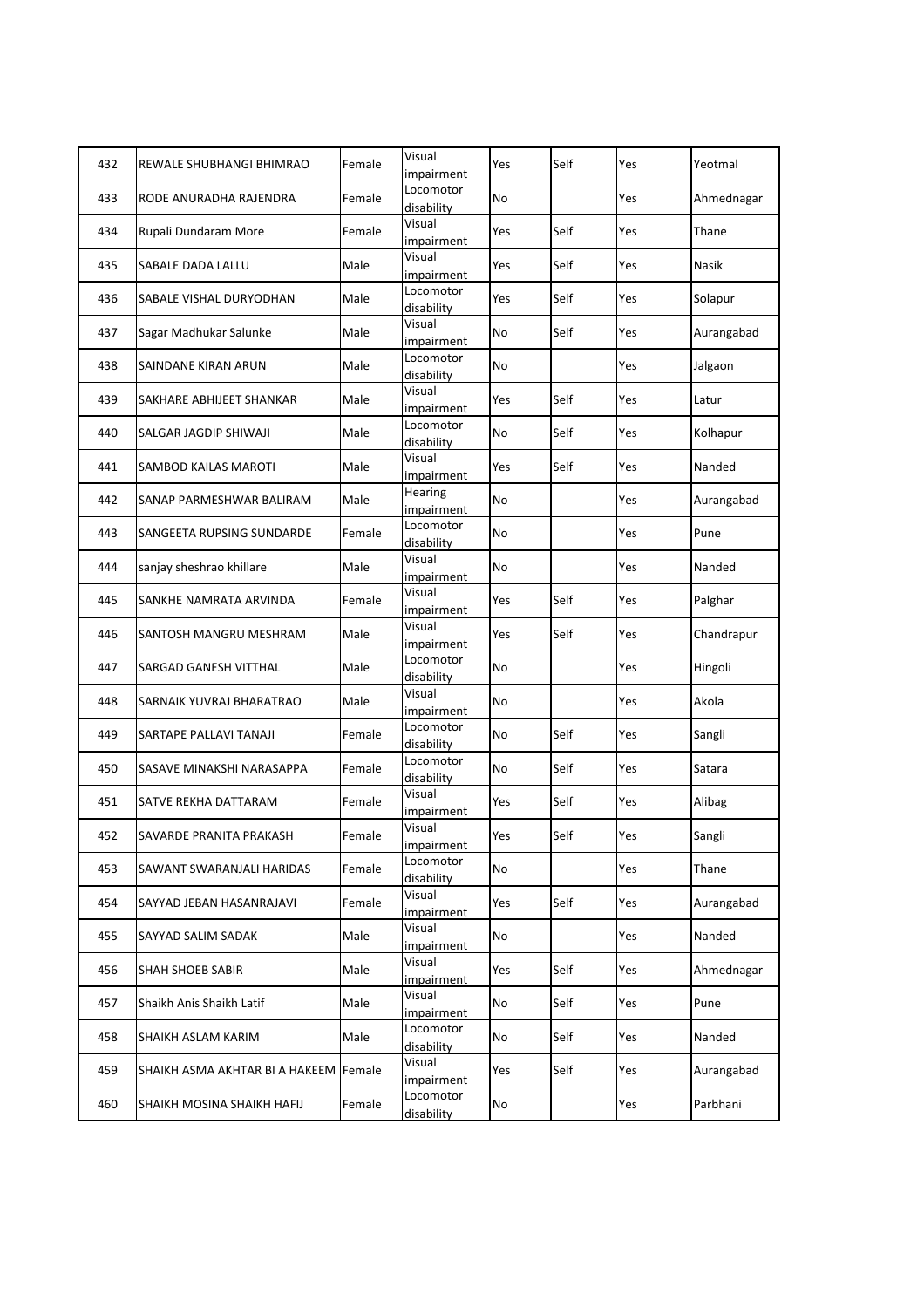| 461 | SHAIKH SADDAM SHAIKH ISMAIL   | Male   | Locomotor<br>disability         | No        |             | Yes | Osmanabad           |
|-----|-------------------------------|--------|---------------------------------|-----------|-------------|-----|---------------------|
| 462 | SHAIKH SUMAIYYA ABDUL HAMEED  | Female | Locomotor<br>disability         | No        |             | Yes | Ahmednagar          |
| 463 | Sharda Madhukar pardhi        | Female | Locomotor<br>disability         | Yes       | Self        | Yes | Pune                |
| 464 | SHEBE KARISHMA CHANDRABHAN    | Female | Visual<br>impairment            | Yes       | Self        | Yes | Nagpur              |
| 465 | SHEDGE NIKHIL PRABHAKAR       | Male   | Visual<br>impairment            | Yes       | <b>MPSC</b> | Yes | Satara              |
| 466 | SHEIKH HUSEN DAGADU           | Male   | Locomotor<br>disability         | No        |             | Yes | Jalgaon             |
| 467 | Sheikh Najnin Tabassoom Jamil | Female | Visual<br>impairment            | Yes       | Self        | Yes | Jalgaon             |
| 468 | SHEJAL SUNIL VITTHAL          | Male   | Locomotor<br>disability         | No        |             | Yes | Kolhapur            |
| 469 | SHENAVI SHASHIKANT ASHOK      | Male   | Locomotor<br>disability         | No        | Self        | Yes | Kolhapur            |
| 470 | SHENDAGE VIKRAM JIJABA        | Male   | Locomotor<br>disability         | Yes       | Self        | Yes | Mumbai<br>(Western) |
| 471 | SHENDE RASIKA RAJENDRA        | Female | Visual<br>impairment            | Yes       | Self        | Yes | Satara              |
| 472 | SHENDGE AMOL BHIMRAO          | Male   | Locomotor<br>disability         | Yes       | Self        | Yes | Pune                |
| 473 | SHIGWAN PRADNYA RAMAKANT      | Female | Visual<br>impairment            | Yes       | Self        | Yes | Ratnagiri           |
| 474 | SHINDE AVINASH SUDHAKAR       | Male   | Multiple<br><b>Disabilities</b> | Yes       | Self        | Yes | Nasik               |
| 475 | SHINDE HEMA KAILAS            | Female | Visual<br>impairment            | No        |             | Yes | Satara              |
| 476 | SHINDE LAXMI SANJAY           | Female | Locomotor<br>disability         | Yes       | Self        | Yes | Jalgaon             |
| 477 | SHINDE NITESH SHANKERRAO      | Male   | Visual<br>impairment            | Yes       | Self        | Yes | Parbhani            |
| 478 | SHINDE SANDIP CHANDRAKANT     | Male   | Visual<br>impairment            | <b>No</b> |             | Yes | Solapur             |
| 479 | SHINDE SUJEET RAMAKANT        | Male   | Visual<br>impairment            | Yes       | Self        | Yes | Satara              |
| 480 | SHINDE SUPRIYA MOHAN          | Female | Visual<br>impairment            | No        | Self        | Yes | Satara              |
| 481 | SHINDE VISHAL SANTOSH         | Male   | Visual<br>impairment            | No        |             | Yes | Akola               |
| 482 | SHINGNE ASHISH KACHRU         | Male   | Locomotor<br>disability         | Yes       | Self        | Yes | Buldhana            |
| 483 | SHIRSAT ANANT DILIP           | Male   | Locomotor<br>disability         | No        |             | Yes | Kudal               |
| 484 | SHIRSAT KUNDAN VISHWAS        | Male   | Locomotor<br>disability         | No        | Self        | Yes | Akola               |
| 485 | SHISODE YOGESH RAMESH         | Male   | Hearing<br>impairment           | Yes       | Self        | Yes | Buldhana            |
| 486 | SHITOLE SANJAY BABAN          | Male   | Visual<br>impairment            | No        | Self        | Yes | Pune                |
| 487 | shrushty gopal kulkarni       | Female | Visual<br>impairment            | Yes       | Self        | Yes | Latur               |
| 488 | SHUBHAM BABURAO PATII         | Male   | Locomotor<br>disability         | No        |             | Yes | Kolhapur            |
| 489 | SHUBHAM DILIP MESHRAM         | Male   | Locomotor<br>disability         | Yes       | Self        | No  | Nagpur              |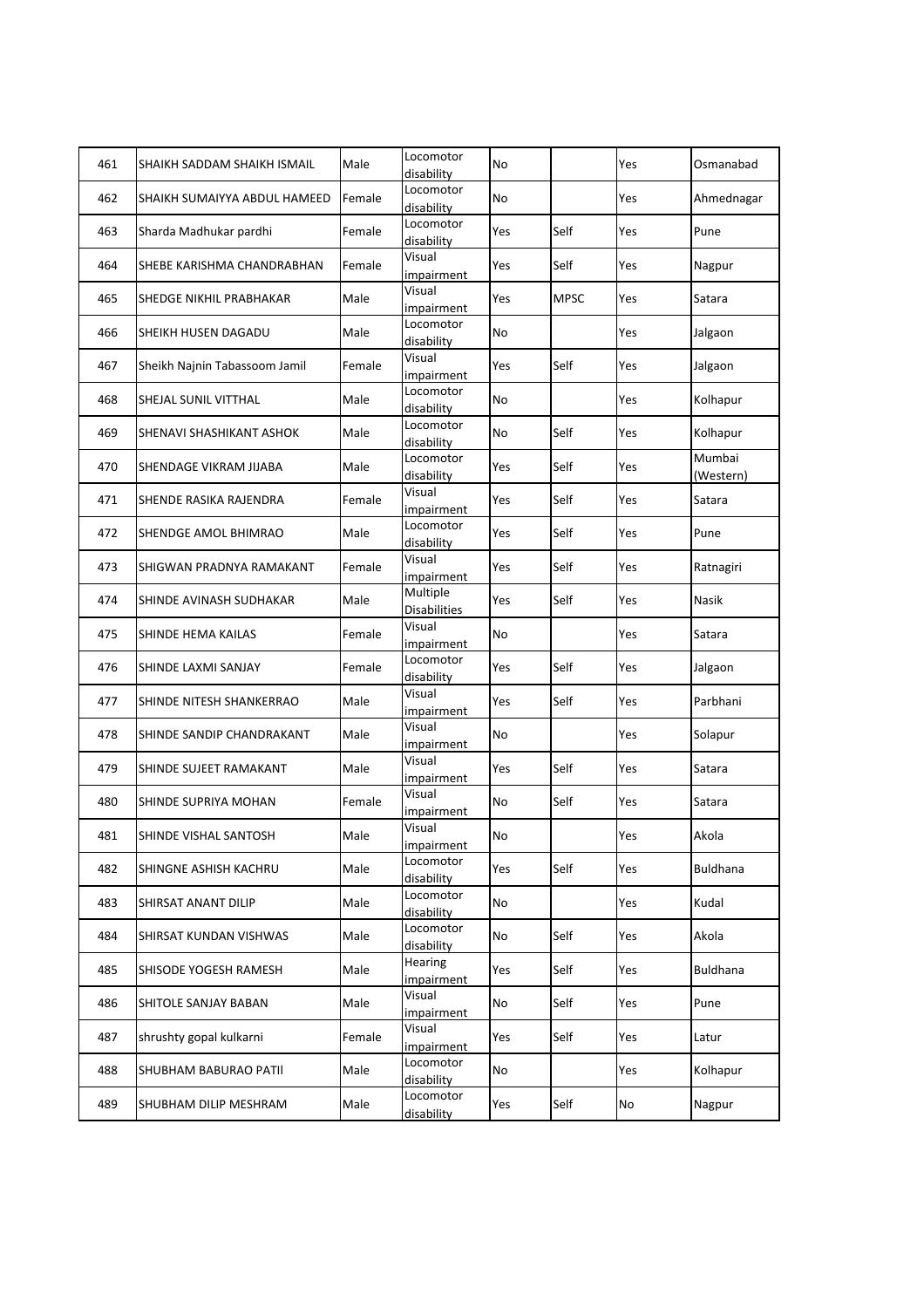| 490 | SHWETA RAVINDRA PATIL              | Female | Locomotor<br>disability    | No        |             | Yes | Pune                |
|-----|------------------------------------|--------|----------------------------|-----------|-------------|-----|---------------------|
| 491 | SINGH VARSHA DHARMPAL              | Female | Visual<br>impairment       | Yes       | Self        | Yes | Mumbai<br>(Western) |
| 492 | Sirsat Rahul Anilrao               | Male   | Intellectual<br>disability | No        | Self        | Yes | <b>Buldhana</b>     |
| 493 | SOLANKE HANUMANT GOVIND            | Male   | Locomotor<br>disability    | Yes       | Self        | Yes | Latur               |
| 494 | SOLANKI ANURADHA PANDHARI          | Female | Locomotor<br>disability    | <b>No</b> |             | Yes | <b>Buldhana</b>     |
| 495 | SOLUNKE RUPALI ARUNRAO             | Female | Locomotor<br>disability    | No        |             | Yes | Aurangabad          |
| 496 | Somanath Limbaraj Gore             | Male   | Visual<br>impairment       | Yes       | Self        | Yes | Pune                |
| 497 | SOMKUWAR PIYUSH ASHOKRAO           | Male   | Visual<br>impairment       | Yes       | <b>MPSC</b> | Yes | Nagpur              |
| 498 | SONALE KIRAN NIVRUTTI              | Male   | Visual<br>impairment       | Yes       | Self        | Yes | Nanded              |
| 499 | SONAVANAE GANESH TUKARAM           | Male   | Locomotor<br>disability    | No        | Self        | Yes | Satara              |
| 500 | SONAWANE NIKITA SOPAN              | Female | Locomotor<br>disability    | No        | Self        | Yes | Ahmednagar          |
| 501 | SONAWANE SUJIT BHASKAR             | Male   | Visual<br>impairment       | Yes       | Self        | Yes | Nasik               |
| 502 | SONAWANE SUVARNA RAVINDRA          | Female | Visual<br>impairment       | Yes       | Self        | Yes | Jalgaon             |
| 503 | SONNE LABHESH RANGNATH             | Male   | Locomotor<br>disability    | Yes       | <b>MPSC</b> | Yes | Pune                |
| 504 | SONONE SANGHAPAL<br>RAMKRUSHNA     | Male   | Visual<br>impairment       | No        |             | Yes | Akola               |
| 505 | SONTAKKE SAMADHAN GANPAT           | Male   | Visual<br>impairment       | No        | Self        | Yes | Satara              |
| 506 | SONUNE ANKUSH MANIK                | Male   | Locomotor<br>disability    | No        | Self        | Yes | Aurangabad          |
| 507 | SOTH DHIRAJ RAMKRISHNA             | Male   | Locomotor<br>disability    | Yes       | Self        | Yes | Latur               |
| 508 | SUDAKE MANJUSHA MADHUKAR           | Female | Visual<br>impairment       | Yes       | Self        | Yes | Solapur             |
| 509 | SURVASE LAXMAN MADHUKAR            | Male   | Visual<br>impairment       | No        |             | Yes | Latur               |
| 510 | SURYAVANSHI AJAY ATUL              | Male   | Locomotor<br>disability    | No        |             | Yes | Pune                |
| 511 | SURYAVANSHI VIJAYKUMAR<br>NAGNATH  | Male   | Visual<br>impairment       | No        |             | Yes | Latur               |
| 512 | SURYAWANSHI DNYANESHWAR<br>ABHIMAN | Male   | Visual<br>impairment       | Yes       | <b>MPSC</b> | Yes | Osmanabad           |
| 513 | SURYAWANSHI REKHA SHAHURAJ         | Female | Visual<br>impairment       | No        |             | Yes | Latur               |
| 514 | SUTAR SURAJ VITTHAL                | Male   | Locomotor<br>disability    | Yes       | Self        | Yes | Satara              |
| 515 | SWAMI SANGMESHWAR SOMNATH          | Male   | Locomotor<br>disability    | No        |             | Yes | Latur               |
| 516 | TALIKHEDKAR BANDU SHRINIVAS        | Male   | Locomotor<br>disability    | Yes       | Self        | Yes | Pune                |
| 517 | TARANGE VIJAY SURYAKANT            | Male   | Locomotor<br>disability    | No        |             | Yes | Pune                |
| 518 | TEJASWI SAKHARAM GURAV             | Female | Locomotor<br>disability    | No        |             | Yes | Sangli              |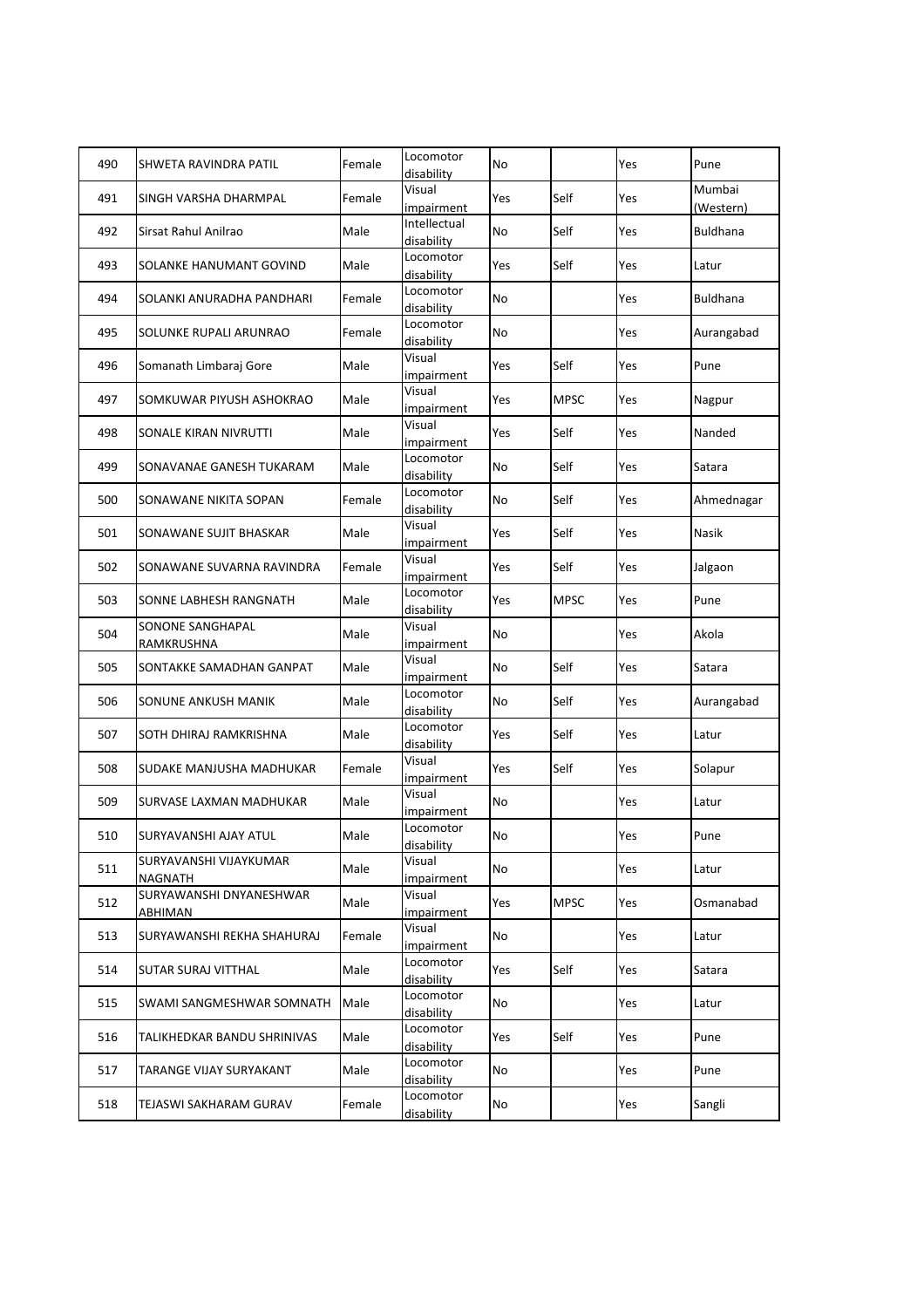| 519 | THAKRE TRIKANT JAGANNATH         | Male   | Visual<br>impairment            | No  |             | Yes | Nagpur              |
|-----|----------------------------------|--------|---------------------------------|-----|-------------|-----|---------------------|
| 520 | THAWALI ROSHAN PANDITRAO         | Male   | Locomotor<br>disability         | No  |             | Yes | Amravati            |
| 521 | TIDKE PANDURANG NAMDEVRAO        | Male   | Visual<br>impairment            | Yes | Self        | Yes | Nanded              |
| 522 | UGILE VIKAS AMARDEEP             | Male   | Hearing<br>impairment           | Yes | Self        | Yes | Latur               |
| 523 | ULLEWAD SANJAYKUMAR<br>SHESHERAO | Male   | Locomotor<br>disability         | No  | Self        | Yes | Pune                |
| 524 | VADAR HANUMANT GOVIND            | Male   | Visual<br>impairment            | No  |             | Yes | Kudal               |
| 525 | Vaibhav Prabhakar Deshmukh       | Male   | Visual<br>impairment            | No  | Self        | Yes | <b>Buldhana</b>     |
| 526 | VAIJAYANTA VITHOBA NARALE        | Female | Locomotor<br>disability         | No  |             | Yes | Sangli              |
| 527 | VANDANA BALU PAGAR               | Female | Multiple<br><b>Disabilities</b> | No  |             | Yes | Nasik               |
| 528 | VANITA GAJANAN GAIKWAD           | Female | Locomotor<br>disability         | No  | Self        | Yes | Pune                |
| 529 | VARAL NAMRATA BALU               | Female | Visual<br>impairment            | Yes | Self        | Yes | Ahmednagar          |
| 530 | Vibhute Kunal Nandakumar         | Male   | Visual<br>impairment            | No  |             | Yes | Sangli              |
| 531 | VIDHATE AKSHAY SONYABAPU         | Male   | Locomotor<br>disability         | No  |             | Yes | Ahmednagar          |
| 532 | VIJAY CHUDAMAN PATIL             | Male   | Locomotor<br>disability         | No  |             | Yes | Dhule               |
| 533 | VISHWANATH BALKRISHNA PUJARI     | Male   | Multiple<br><b>Disabilities</b> | Yes | Self        | Yes | Solapur             |
| 534 | WABLE DNYANESHWAR BALIRAM        | Male   | Visual<br>impairment            | Yes | Self        | Yes | Pune                |
| 535 | WADIKAR KIRAN SHIVRAJ            | Male   | Locomotor<br>disability         | No  |             | Yes | Jalgaon             |
| 536 | WADKAR RUPESH BALU               | Male   | Visual<br>impairment            | Yes | Self        | Yes | Mumbai<br>(Western) |
| 537 | WAGH MANOJ PRABHAKAR             | Male   | Locomotor<br>disability         | No  |             | Yes | Pune                |
| 538 | WAGH SUNITA SADASHIV             | Female | Locomotor<br>disability         | No  | Self        | Yes | Dhule               |
| 539 | WAGH VISHAL BHARAT               | Male   | Locomotor<br>disability         | No  |             | Yes | Pune                |
| 540 | WAGHAMRE UDAY BALASAHEB          | Male   | Visual<br>impairment            | Yes | Self        | Yes | Solapur             |
| 541 | WAKODE VARSHA SHRIRAM            | Female | Locomotor<br>disability         | No  | Self        | Yes | Mumbai<br>(Central) |
| 542 | WANKHEDE ASHRUJI CHANDURAO       | Male   | Visual<br>impairment            | Yes | Self        | Yes | Pune                |
| 543 | WANKHEDE POOJA CHANDRAKANT       | Female | Visual<br>impairment            | No  | Self        | Yes | Dhule               |
| 544 | WANKHEDE VITTHAL KESHAV          | Male   | Visual<br>impairment            | No  |             | Yes | Buldhana            |
| 545 | WAWRE NILIMA RAMDAS              | Female | Visual<br>impairment            | Yes | <b>MPSC</b> | Yes | Amravati            |
| 546 | YADAV AJIT SANJAY                | Male   | Locomotor<br>disability         | No  |             | Yes | Satara              |
| 547 | YADAV RAVINDRA DHONDIRAM         | Male   | Locomotor<br>disability         | Yes | Self        | Yes | Satara              |